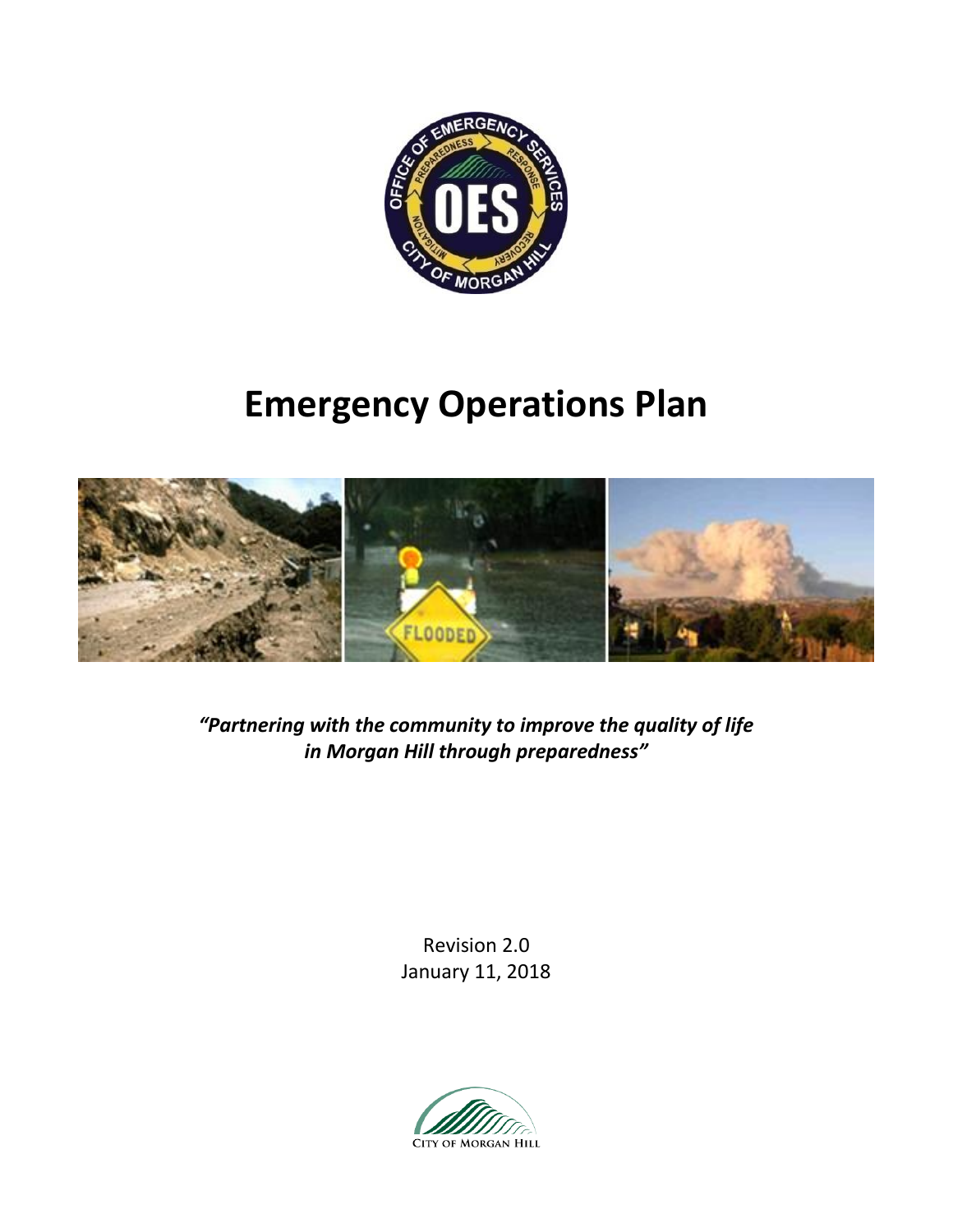# **Revision History**

| <b>REV</b> | <b>DATE</b> | <b>DESCRIPTION</b>                                                                                                                                                                                                                                                                                                                                                                        | <b>AUTHOR</b>  |
|------------|-------------|-------------------------------------------------------------------------------------------------------------------------------------------------------------------------------------------------------------------------------------------------------------------------------------------------------------------------------------------------------------------------------------------|----------------|
| 1.0        | 06-JAN-2013 | Initial Release                                                                                                                                                                                                                                                                                                                                                                           | Jennifer Ponce |
| 2.0        | 11-JAN-2018 | New document format with multilevel paragraph &<br>subject numbering; Added activation levels chart (page<br>9); Updated EOC Organization (pages 13-15); EOC<br>Operations update (page 17); Dissemination of<br>Information update (page 18); Removed CERT Section<br>(page 21); Updated web reference links (pages 27, 30,<br>31); Appendices broken out into new separate<br>document. | Jennifer Ponce |
| 2.1        | 08-FEB-2018 | Inserted Letter of Promulgation                                                                                                                                                                                                                                                                                                                                                           | Jennifer Ponce |

# **Approval Signatures**

| <b>REV</b> | <b>NAME</b>    | <b>TITLE/POSITION</b>  | <b>SIGNATURE</b> |
|------------|----------------|------------------------|------------------|
| 1.0        | Jennifer Ponce | <b>OES Coordinator</b> | Fonce            |
| 2.0        | Jennifer Ponce | <b>OES Coordinator</b> | Henr             |
| 2.1        | Jennifer Ponce | <b>OES Coordinator</b> |                  |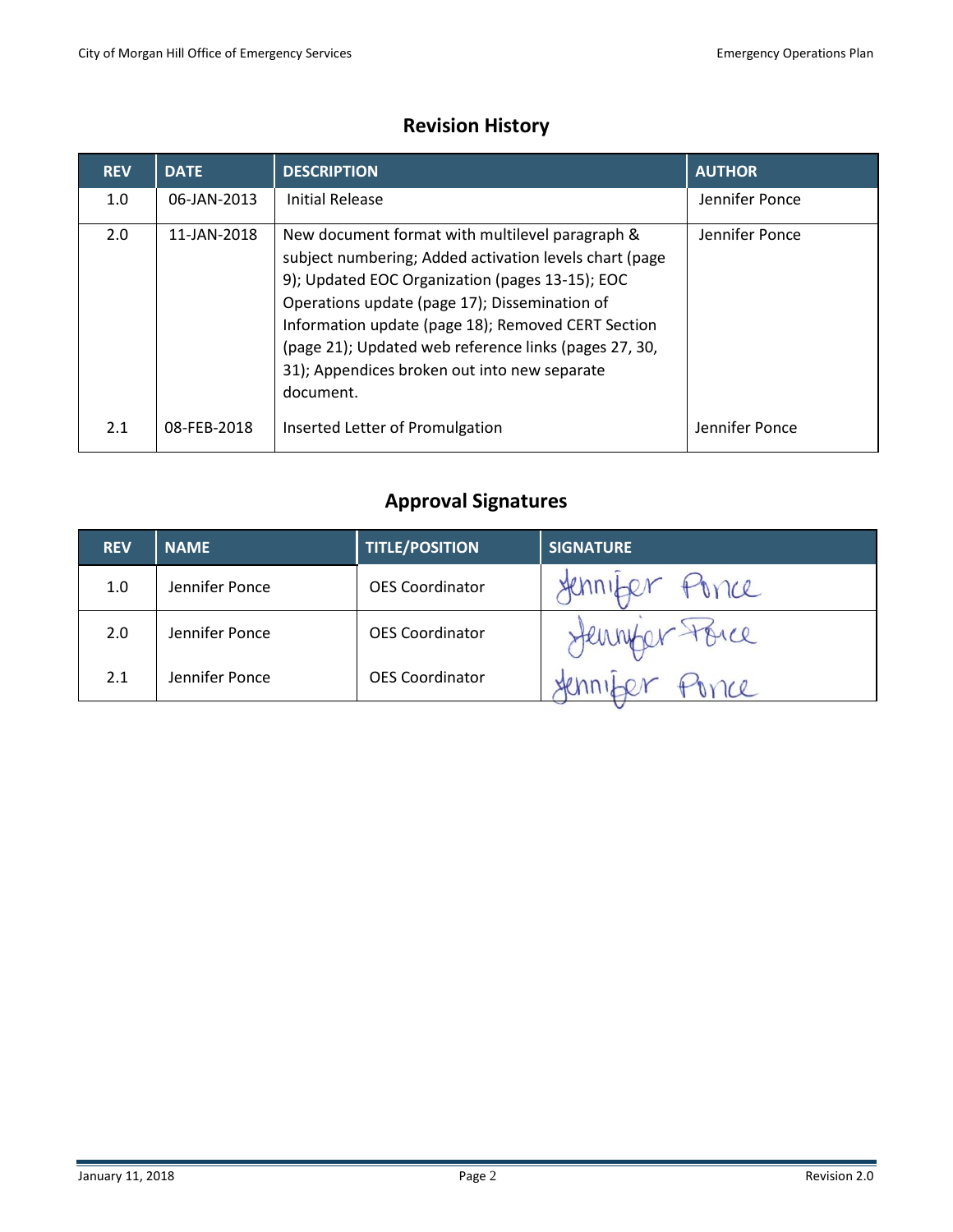

17555 PEAK AVENUE MORGAN HILL, CA 95037 PHONE: (408) 776-7373 FAX: (408) 778-7869 www.morgan-hill.ca.gov

| Date: | February 8, 2018                                                              |
|-------|-------------------------------------------------------------------------------|
| To:   | City Council, Employees, Businesses, and Residents of the City of Morgan Hill |
| From: | Steve Tate, Mayor Stune Lite                                                  |

Subject: Letter of Promulgation

The preservation of life, environment, and property is an inherent responsibility of local, state, and federal government. The City of Morgan Hill has prepared this Emergency Operations Plan to ensure the most effective and economical allocation of resources for the maximum benefit and protection of the community in time of emergency.

While no plan can completely eliminate personal injury and destruction, good plans carried out by knowledgeable and well-trained personnel will minimize losses. This plan establishes the emergency organization, assigns tasks, specifies policies and general procedures, and provides for coordination of planning efforts of the various emergency staff and service elements utilizing the Standardized Emergency Management System (SEMS). The plan also meets requirements established by the National Incident Management System (NIMS).

Our City staff partners with the community to strengthen our preparedness and response capabilities by delivering free emergency response training to all members of our community. Our emergency operations team, including volunteers, participates in disaster training exercises throughout each year.

This plan will be reviewed and exercised annually and revised as necessary to satisfy changing conditions and needs.

The City Council gives its full support to this plan and encourages the community to individually and collectively do their share in the emergency efforts of the City of Morgan Hill.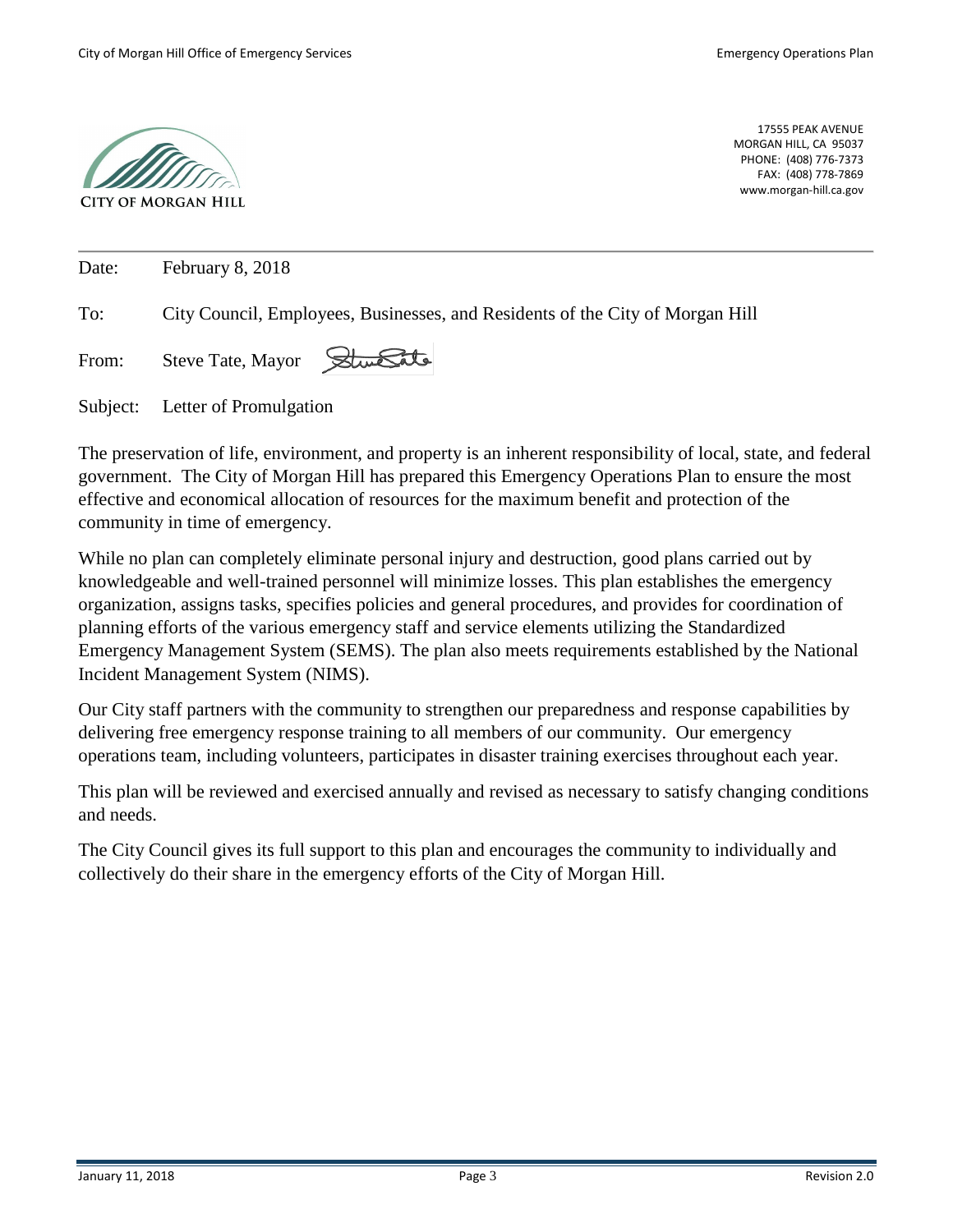# **Table of Contents**

| <b>SECTION 1:</b>        |  |  |
|--------------------------|--|--|
| 1.1                      |  |  |
| 1.2                      |  |  |
| 1.3                      |  |  |
| <b>SECTION 2:</b>        |  |  |
| 2.1                      |  |  |
| 2.2                      |  |  |
| 2.3                      |  |  |
| 2.4                      |  |  |
| 2.5                      |  |  |
|                          |  |  |
| <b>SECTION 3:</b>        |  |  |
| 3.1                      |  |  |
| 3.2                      |  |  |
| 3.3                      |  |  |
| <b>SECTION 4:</b>        |  |  |
| 4.1                      |  |  |
| 4.2                      |  |  |
| 4.3                      |  |  |
| 4.4                      |  |  |
| 4.5                      |  |  |
| 4.6                      |  |  |
| 4.7                      |  |  |
| 4.8                      |  |  |
|                          |  |  |
| <b>SECTION 5:</b>        |  |  |
|                          |  |  |
| <b>SECTION 6:</b><br>6.1 |  |  |
| 6.2                      |  |  |
|                          |  |  |
| <b>SECTION 7:</b>        |  |  |
| 7.1                      |  |  |
| 7.2                      |  |  |
| 7.3                      |  |  |
| <b>SECTION 8:</b>        |  |  |
| 8.1                      |  |  |
|                          |  |  |
| <b>SECTION 9:</b><br>9.1 |  |  |
| 9.2                      |  |  |
|                          |  |  |
|                          |  |  |
|                          |  |  |
|                          |  |  |
|                          |  |  |
|                          |  |  |
|                          |  |  |
|                          |  |  |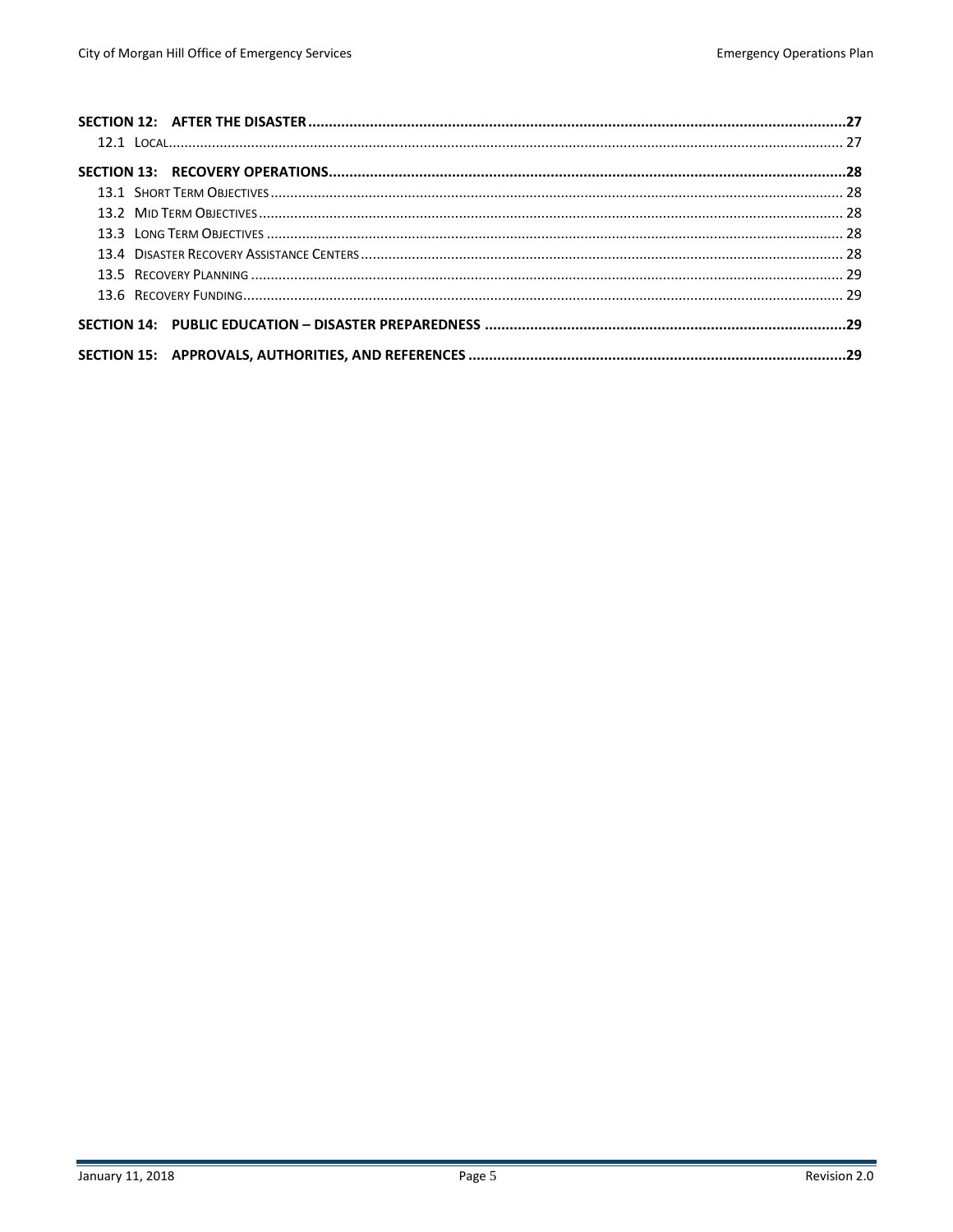# <span id="page-5-0"></span>**SECTION 1: EXECUTIVE SUMMARY**

## <span id="page-5-1"></span>**1.1 PURPOSE**

The purpose of the Emergency Operations Plan (EOP) is to define the actions required of the City of Morgan Hill before, during, and after an emergency and to guide the City's response to major emergencies/disasters.

Additionally, this Plan supports the Morgan Hill Municipal Code Chapter 2.44 Civil Disaster and Emergency Organization Purposes, which are "to provide for the preparation and carrying out of plans for the protection of persons and property within the city in the event of an emergency..."

## <span id="page-5-2"></span>**1.2 CONCEPT OF OPERATIONS**

The City of Morgan Hill's Emergency Operations Center (EOC) follows California's Standardized Emergency Management System (SEMS) and the National Incident Management System (NIMS) as the emergency management response structure for disaster operations. These systems provide for Management, Operations, Logistics, Planning and Intelligence, and Finance and Administration Sections of the organization.

The operational priorities are protecting lives, meeting human welfare needs, temporary restoration of publicly provided facilities and services, as well as those provided by private organizations and special districts, protecting property, preserving the environment, and permanent restoration of facilities.

The Office of Emergency Services (OES) identifies potential threats to life, property and the environment, and then develops plans, procedures, and guidelines to minimize or respond to those threats. Together these documents will help coordinate and support emergency response and recovery and will be tested through exercises and validated by the results of actual response. The goal is to maintain a robust emergency management organization with collaborative ties among governments, community based organizations, volunteers, public service agencies and the private sector.

Morgan Hill OES follows the four (4) phases of Emergency Management.

## • **Mitigation**

Actions taken to reduce the exposure to, probability of, or potential loss from hazardous events. Mitigation is often accomplished in conjunction with other local, state, and/or federal agencies

## • **Preparedness**

Establishing of authorities and responsibilities for emergency actions and the garnering of resources to support them. Preparedness includes staff training, identifying possible facility, and asset needs and encompasses a program of tests, drills, and exercises. Public outreach is imperative and Community Emergency Response Team (CERT) training is an excellent vehicle to accomplish this work.

#### • **Response**

Time-sensitive actions taken to save lives and protect property, including actions which stabilize the situation. Response includes notifying and activating the emergency management organization, warning, evacuating, or sheltering the local population, keeping the population informed, rescuing individuals and providing emergency medical care, maintaining law and order, assessing damage addressing mitigation issues that arise from response actions, and requesting help from outside sources, when needed.

#### • **Recovery**

Efforts to restore the infrastructure, social, and economic life of the City. Recovery actions can last over an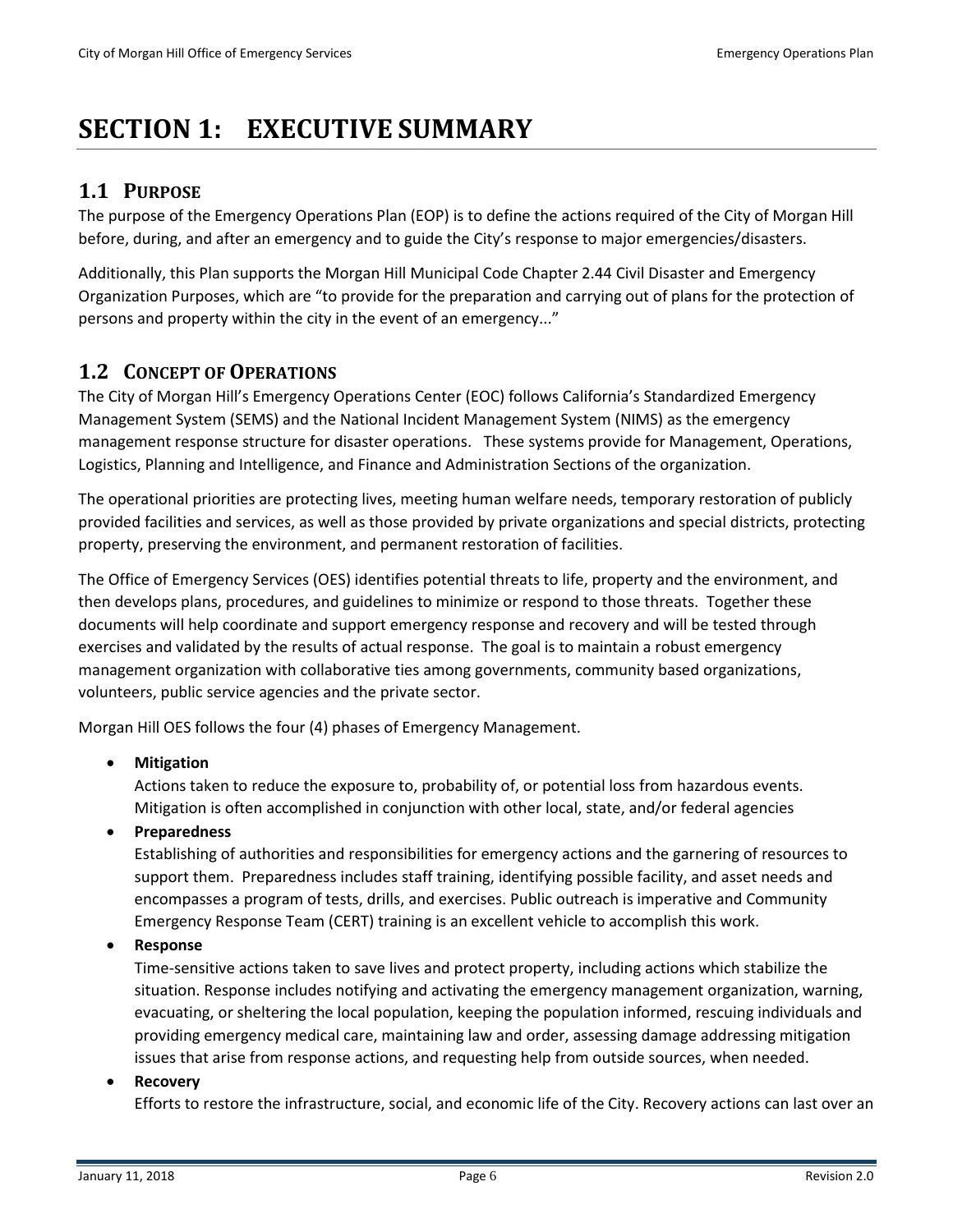extended period of time and involve costly expenditures, including Disaster Assistance funding from state and federal sources.

## <span id="page-6-0"></span>**1.3 THE CITY OF MORGAN HILL'S EMERGENCY ORGANIZATION**

#### **1.3.1 Municipal Leadership**

The Municipal Code provides for a Disaster Council to develop and recommend for adoption by the city council, emergency and mutual aid plans and agreements. The Disaster Council shall meet upon call of the Chair or in his/her absence the Vice Chair. It is important to note this Council does not have a response role during times of disaster and that it acts solely in an advisory capacity. The Disaster Council is comprised of:

- Council Chair the Mayor
- Council Vice Chair the Director of Emergency Services
- Assistant Director of Emergency Services
- The Chief of Police, Director of Public Works, and the Fire Chief
- Such other persons as may be appointed by the Mayor with the advice and consent of the City Council

#### **1.3.2 Director of Emergency Services**

This position is filled by the City Manager, who according to the Municipal Code is empowered to make a variety of decisions and take a variety of actions during an emergency on behalf of the City, including acting in the absence of the City Council. Several, but not all, of these powers and duties include:

- Request the City Council proclaim a local emergency
- Request the Governor proclaim a state of emergency
- Control and direct the emergency efforts of the City
- Direct cooperation and coordination between services and staff of the emergency organization of the city
- Represent the City in all dealings with public or private agencies on matter pertaining to emergencies
- Require emergency services of any City staff in the event of a proclamation

## **1.3.3 City Organization**

- Field Personnel
	- o Morgan Hill Police Department
	- o Morgan Hill Fire Department (Cal Fire)
	- o Corporation Yard Staff
	- o Volunteers Community Emergency Response Team (CERT), ARES/RACES amateur radio, Volunteers in Policing (VIP), and spontaneous volunteers, while under supervision
- EOC Personnel
	- o Dedicated City staff who are trained in EOC operations
	- o Other City staff to serve as needed
	- o Volunteers CERT, ARES/RACES, VIP
	- o Fire Representative
	- o Morgan Hill Unified School District Representative
	- o American Red Cross Representative
	- o Outside agencies as needed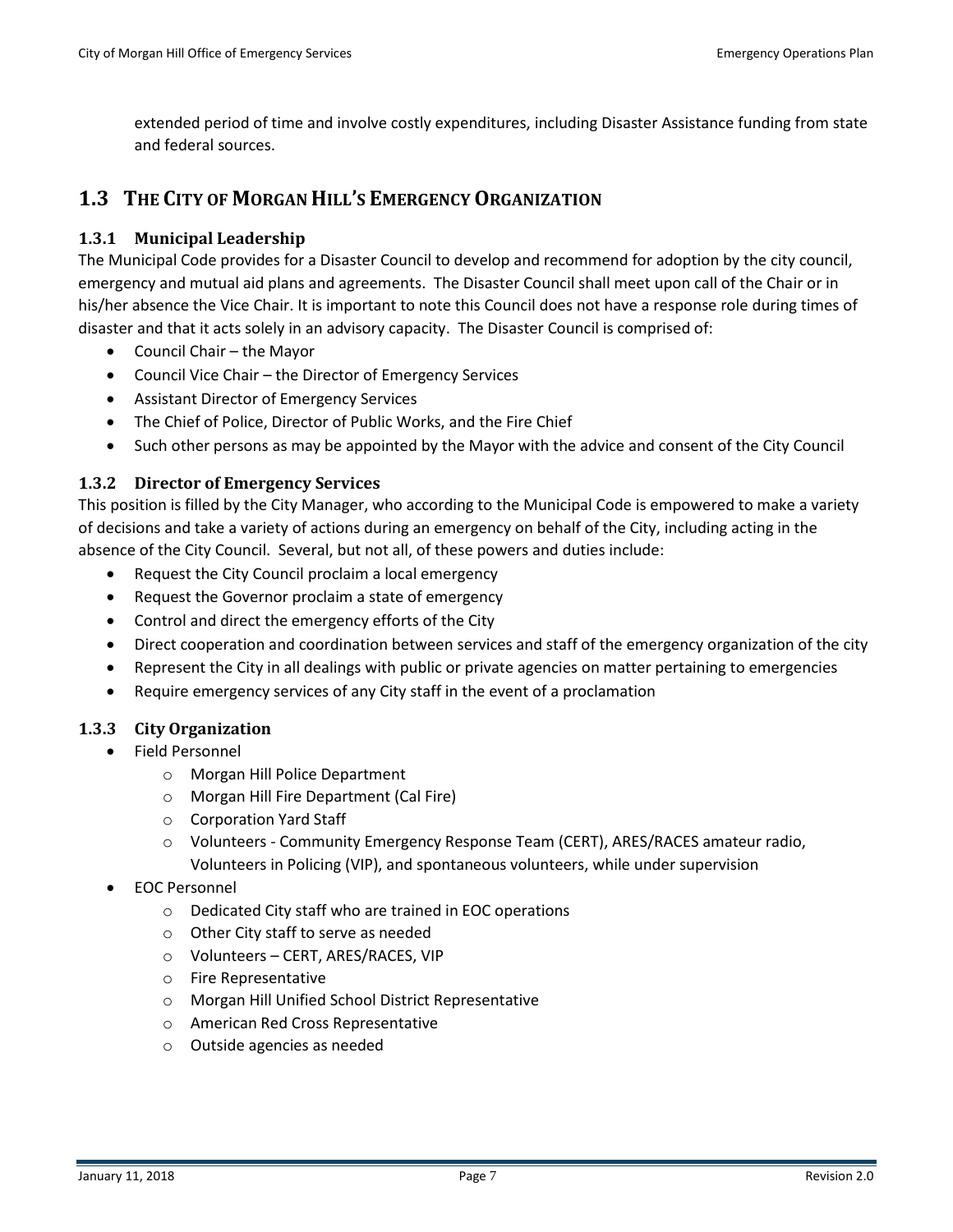# <span id="page-7-0"></span>**SECTION 2: PLAN DETAILS**

## <span id="page-7-1"></span>**2.1 PLAN OVERVIEW**

The City of Morgan Hill Emergency Operations Plan (EOP) is an all hazards document describing the City's Emergency Operations organization, compliance with relevant legal statutes, other guidelines, and critical components of the Emergency Response System. This plan is not intended to address specific emergency responses. Specific annexes to this document include Emergency Response Guidelines (ERGs), which outline hazard specific response activities.

It is the responsibility of the Office of Emergency Services (OES) Coordinator to develop emergency plans. The OES Coordinator will update and seek approval of the plan as needed.

The Morgan Hill EOP addresses the planned response to and recovery from conditions of disaster or of extreme peril to the safety of persons, property and the environment, by natural or human causes, affecting the City of Morgan Hill and its sphere of influence.

The Plan delineates the City emergency management organization and identifies policies, priorities, responsibilities, and procedures for the EOC.

The Plan also establishes the framework for implementation of SEMS within the City of Morgan Hill and guides its relationship with other levels of government as well as with Field Level Incident Commanders.

The plan is aligned with the State of California Emergency Plan, the Santa Clara Operational Area Interim Agreement, Santa Clara County Emergency Operations Plan, the Morgan Hill Municipal Code as well as plans and Standard Operating Procedures (SOPs) of contract agencies and Special Districts.

The Plan is designed to guide the EOC staff through all phases of emergency management. It is flexible and can be used for all sorts of emergencies and will facilitate both short-term response and long-term recovery.

The Plan describes the basic concept of emergency management. It also describes the structure of the City of Morgan Hill emergency management organization, its responsibilities, and the operational concepts for all-hazard emergencies.

## <span id="page-7-2"></span>**2.2 ACTIVATION OF THE EOC**

The EOC is activated by an order of the Director of Emergency Services, or designated representative, in response to threats or disasters which may affect the City of Morgan Hill.

Other times when the EOC will be activated include:

- When the Governor has proclaimed a State of Emergency in an area that includes the City of Morgan Hill
- By a Presidential Declaration of a National Emergency
- The existence of a State of War Emergency

The Director of Emergency Services is authorized to activate the City of Morgan Hill's EOC. In the absence of the City Manager, the Police Chief, Assistant City Manager, or any of the City Department Heads may activate the EOC.

These personnel have the responsibility to determine whether the emergency condition requires the partial or full mobilization of the City Emergency Operations Organization to staff the EOC.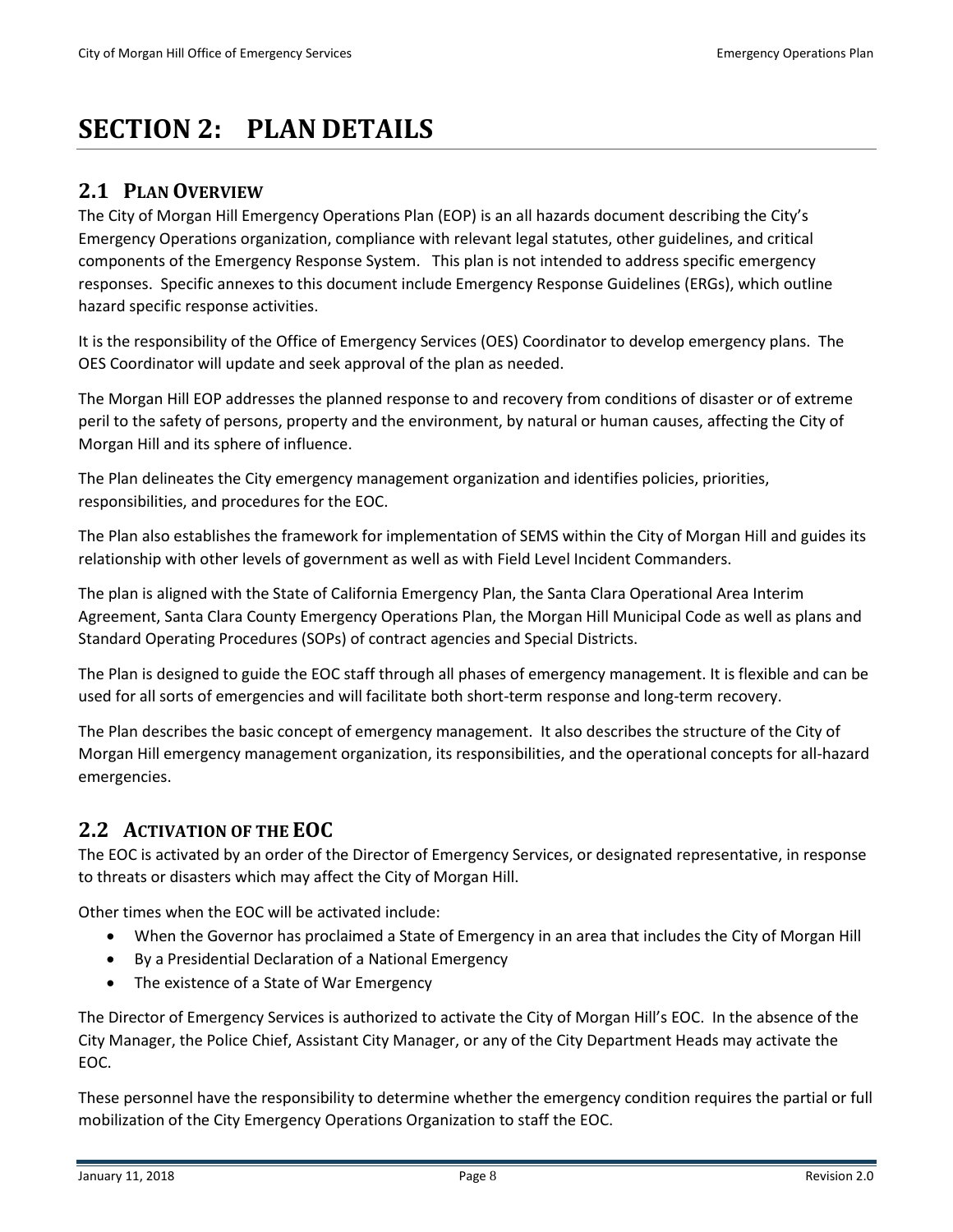The response to an incident affecting the City of Morgan Hill will be dictated by the overall impact of the incident, rather than the type of incident.

## **2.2.1 General Criteria for an EOC Activation**

- Resources beyond the local capabilities are/will be required
- The emergency may be of a long duration
- Major policy decisions may be needed
- A local or state emergency has been declared
- Activation of the EOC will be advantageous to the successful management of the incident

## **2.2.2 The EOC Activation Process**

Upon notification of the existence of a threat to public safety, property or the environment, (e.g. winter storm, flooding), the Director of Emergency Services (DES) will call together key City staff to assess the scope of the incident/emergency and make a decision regarding EOC activation and the level of activation. These response levels are described within the following Levels of Activation chart.

| <b>EVENT/INCIDENT EXAMPLES</b>                                                                                                                             | <b>ACTIVATION</b><br><b>LEVEL</b> | <b>MINIMUM STAFFING</b>                                                                                                                                                                                     | <b>AUTHORIZATION</b><br><b>LEVEL</b>                                                                 |
|------------------------------------------------------------------------------------------------------------------------------------------------------------|-----------------------------------|-------------------------------------------------------------------------------------------------------------------------------------------------------------------------------------------------------------|------------------------------------------------------------------------------------------------------|
| <b>MINOR EVENT</b><br>Single site<br>Two or more departments<br>involved<br>Potential threat of flood,<br>severe storm, interface fire                     | <b>ONE</b>                        | <b>EOC Coordinator</b><br>$\bullet$<br><b>Public Information Officer</b><br>$\bullet$<br>Liaison Officer<br>$\bullet$<br><b>Operations Coordinator</b><br>$\bullet$                                         | <b>DES</b><br>$\bullet$<br>Department<br>$\bullet$<br>Head(s)<br><b>OES Coordinator</b><br>$\bullet$ |
| <b>MODERATE EVENT</b><br>Single site<br>Several response agencies<br>involved<br>Partial evacuation                                                        | TWO                               | City Manager or designate<br>$\bullet$<br><b>EOC Coordinator</b><br>$\bullet$<br><b>Public Information Officer</b><br>$\bullet$<br>Liaison Officer<br>$\bullet$<br><b>Section Coordinators</b><br>$\bullet$ | <b>DES</b><br>$\bullet$<br>Department<br>$\bullet$<br>Head(s)                                        |
| <b>MAJOR EVENT</b><br>Multiple site<br>Regional disaster<br>Multiple agencies involved<br><b>Extensive evacuations</b><br>Resources or support<br>required | <b>THREE</b>                      | All EOC functions and<br>$\bullet$<br>positions as required                                                                                                                                                 | <b>DES</b><br>$\bullet$<br>Department<br>٠<br>Head(s)                                                |

**Levels of Activation**

## **2.2.3 City EOC Management, Direction and Control**

The EOC is managed by the Director of Emergency Services. The City of Morgan Hill's EOC will utilize multi/interagency coordination as defined in SEMS.

## **2.2.4 Concept of Operations**

Emergency operations address the entire spectrum of contingencies, ranging from relatively minor incidents, such as a utility failure, to large scale disasters such as an earthquake. Some emergencies will be preceded by a buildup or warning period, providing sufficient time to warn the public and implement mitigation measures designed to reduce loss of life, property damage and effects on the environment. Other emergencies occur with little or no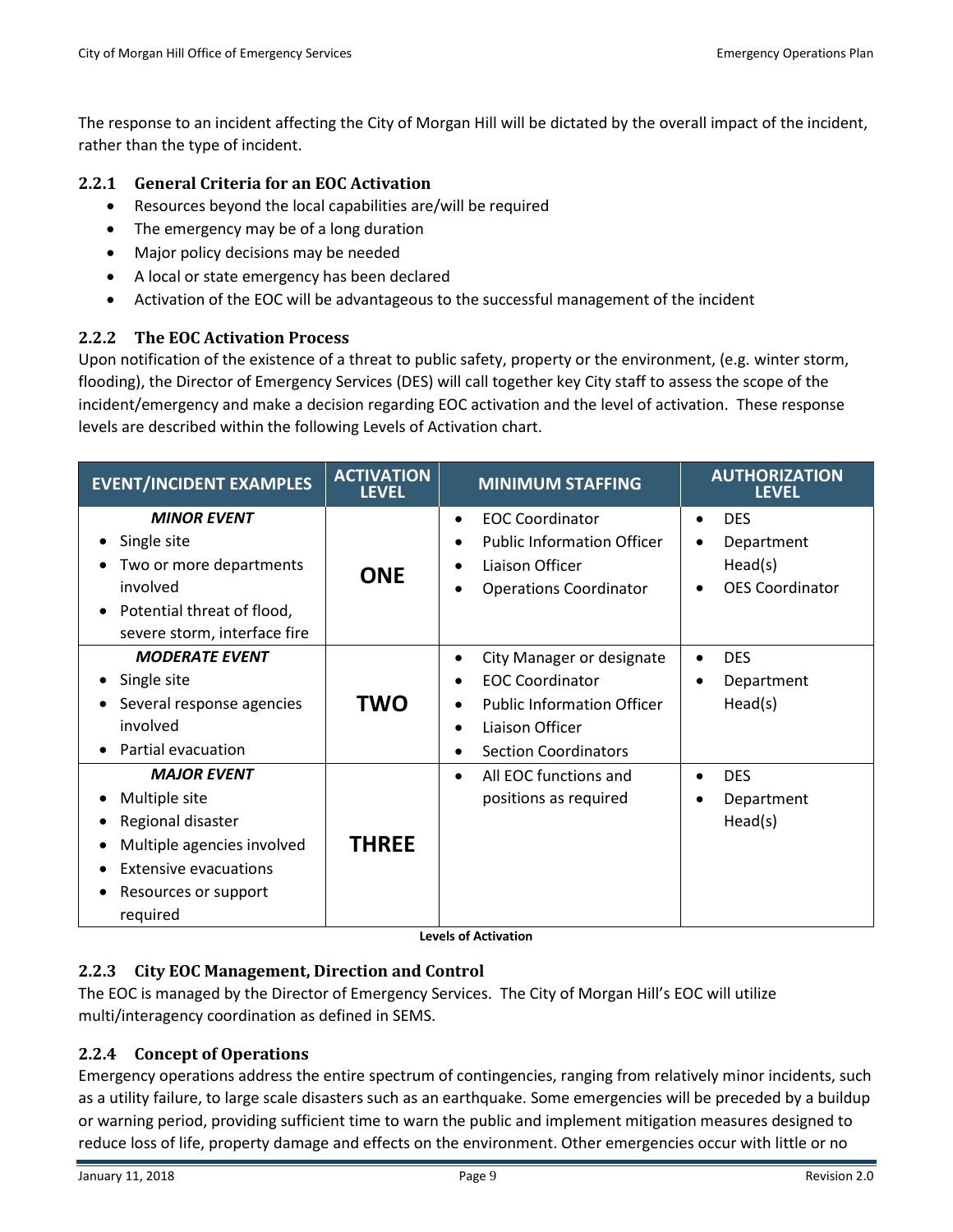advance warning, thus requiring immediate activation of the Emergency Operations Plan and efficient and coordinated mobilization and deployment of resources. City departments and agencies must be prepared to respond promptly and effectively to any foreseeable emergency, including the provision for, and utilization of, mutual aid assets.

## **2.2.5 Coordination with Other Emergency Responders**

The City of Morgan Hill has identified the jurisdictions, special districts, community-based organizations (CBOs), volunteer agencies, private agencies, including non-government organizations (NGOs) that operate within the City's geographical area and sphere of influence. Many organizations will have a response role during an incident. Their roles will be coordinated by the OES, usually through pre-established relationships, and may include:

- American Red Cross, Silicon Valley Chapter
- CERT
- Faith-based organizations
- Local medical clinics
- Local veterinary clinics
- Medical Volunteer Disaster Response (MVDR aka Medical Reserve Corps)
- Morgan Hill Amateur Radio Emergency Services (MHARES)
- Morgan Hill Unified School District (MHUSD)
- Mount Madonna Y.M.C.A
- Volunteers in Policing (VIP)

Deactivation will occur at the direction of the Director of Emergency Services or designee.

## **2.2.6 Shelter Operations**

In the event of a large scale emergency or disaster, it may be necessary to open a shelter (or shelters) due to evacuation or damage to residences. Sheltering is the responsibility of the City; however, the American Red Cross will join efforts as soon as they are able to respond.

In Morgan Hill shelter surveys are conducted to identify facilities that meet the minimum requirements of the Americans with Disabilities Act of 1990.

## <span id="page-9-0"></span>**2.3 ORGANIZATIONAL STRUCTURE**

## **2.3.1 Incident Command System (ICS)**

The Incident Command System (ICS) is a nationally used, standardized, on-scene emergency management system specifically designed to allow the user(s) to adopt an integrated organizational structure equal to the complexity and demands of single or multiple incidents without being hindered by jurisdictional boundaries. ICS addresses both organization and process. ICS is used to manage facilities, equipment, personnel, procedures, and communications through the use of a common organizational structure and standardized procedures.

ICS was developed in California by the Fire Resources of California Organized for Potential Emergencies (FIRESCOPE) to enable successful multi-agency operations during emergency response operations. In addition, it has been adopted by the state and is specifically required for SEMS compliance. It has been adopted by the federal government and is specifically required for NIMS compliance.

## **2.3.2 Standardized Emergency Management System (SEMS)**

The Standardized Emergency Management System (SEMS) is the system required by California Government Codes §8607(a) for managing response to multi-agency and multi-jurisdiction emergencies in California.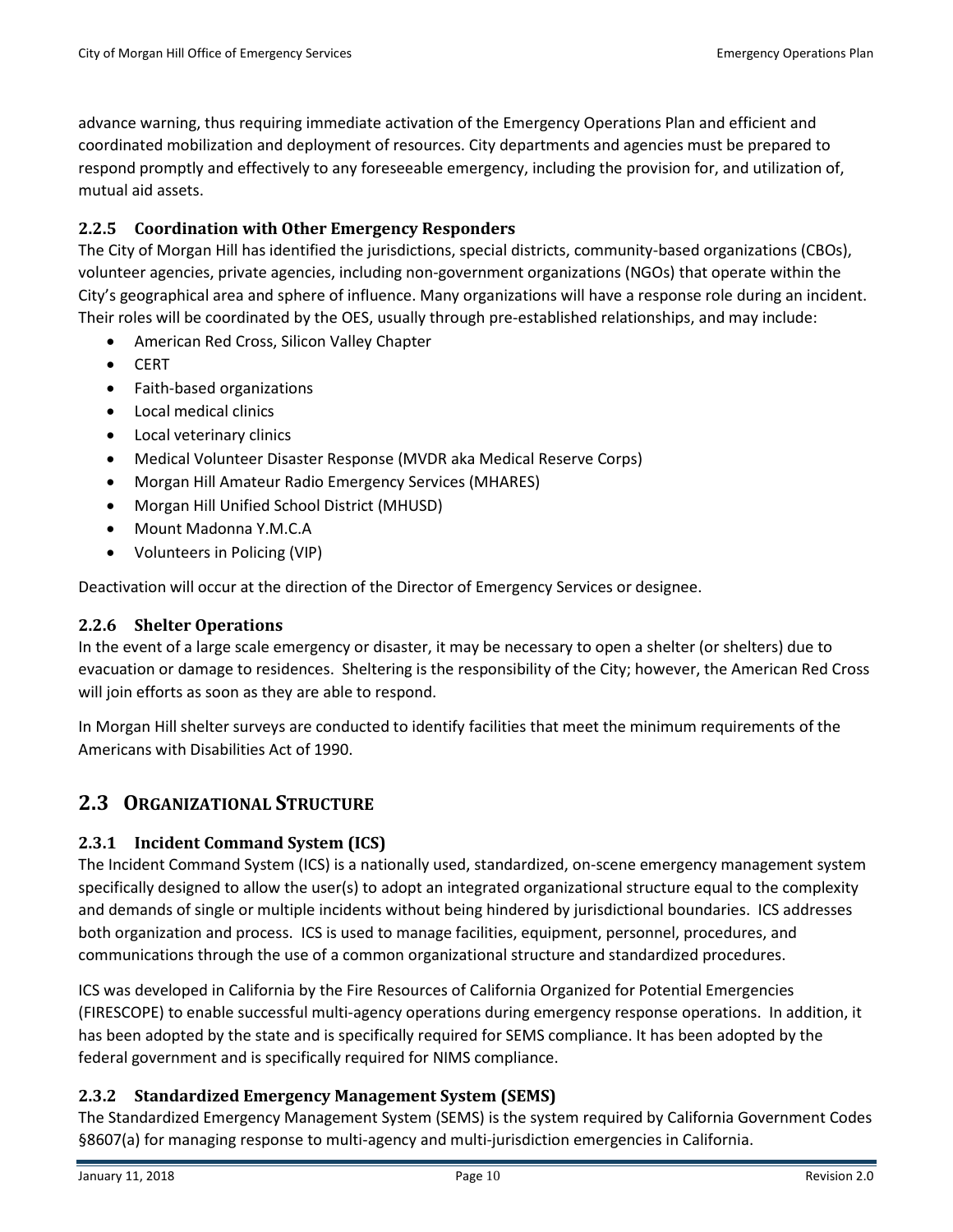SEMS incorporates the use of the ICS, the Master Mutual Aid Agreement and existing mutual aid systems, the Operational Area Concept, the Operational Area Satellite Information System (OASIS), and multi-agency coordination. Local governments must use SEMS to be eligible for reimbursement of their response-related personnel costs under state disaster assistance programs.

## **2.3.3 SEMS Functions**

There are five (5) designated levels in the SEMS organization: Field Response, Local Government, Operational Area, Regional, and State. Each level is activated as needed.

- The **Field Response Level** commands emergency response personnel and resources to carry out tactical decisions and activities in direct response to an incident or threat.
- The **Local Government Level** manages and coordinates the overall emergency response and recovery activities within its jurisdiction. The local government level includes cities, counties, and special districts.
- The **Operational Area Level** manages and/or coordinates information, resources, and priorities among local governments; and serves as the coordination and communication link between the local government level and the regional level. The Operational Area includes all the jurisdictions and special districts within the county geographical area. The County of Santa Clara is the lead agency for the Operational Area.
- The **Regional Level** manages and coordinates information and resources among operational areas within the mutual aid region designated and between the operational areas and the state level. This level, along with the state level, coordinates overall state agency support for emergency response activities.
- The **State Level** manages state resources in response to the emergency needs of the other levels, manages and coordinates mutual aid among the mutual aid regions and between the regional level and state level, and serves as the coordination and communication link with the federal disaster response system.

## **2.3.4 Local Government Level in SEMS**

The basic role of a local government is to manage and coordinate the overall emergency response and recovery activities within its jurisdiction.

Under SEMS, special districts are units of local government (other than a city, county, or city and county) with authority or responsibility to own, operate or maintain a project (as defined in the California Code of Regulations for purposes of natural disaster assistance). This may include joint powers authority.

The City is responsible for emergency response within its boundaries, although some services are contracted for from other agencies. All local governments are responsible for coordinating with other local governments, to their field response level, and with the operational area. The City may support its emergency response by opening its EOC and providing mutual aid within its capabilities.

The City is primarily responsible during emergencies for restoration of services that it normally provides. It is also responsible for safety of people at its facilities or on its property and for warning of hazards from its facilities or operations. Some special districts may assist other local governments in the emergency response.

## **2.3.5 SEMS Requirements for Local Governments**

The City will comply with SEMS regulations in order to be eligible for state funding of response-related personnel costs and will:

- Use SEMS when a local emergency is declared or proclaimed.
- Establish coordination and communications with field incident commanders.
- Use existing mutual aid systems to assist in dealing with fire, law enforcement, and all other incidents.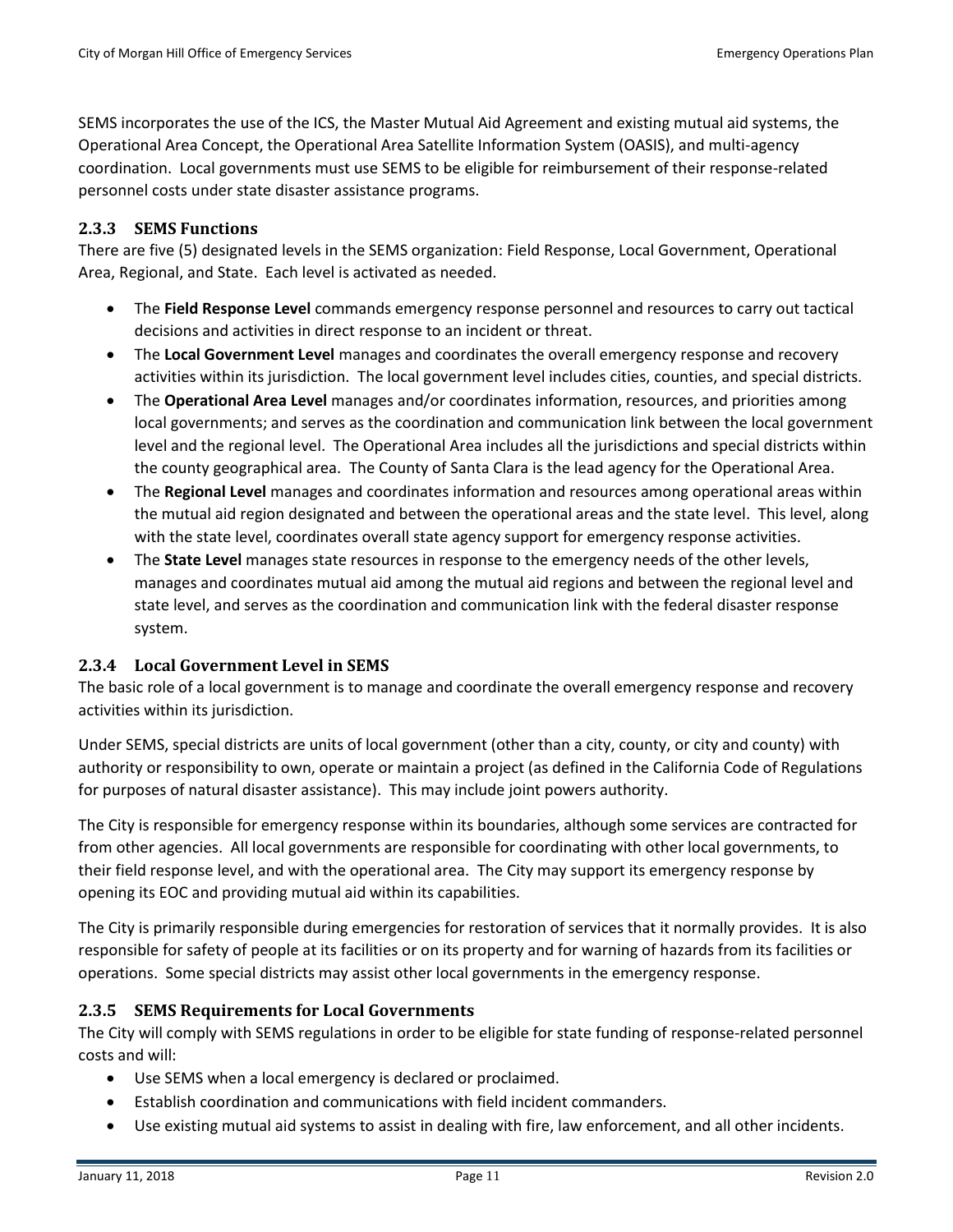- Establish coordination and communications between the City EOC when activated, to the Operational Area's EOC, and any state or local emergency response agency having jurisdiction for an incident.
- Use coordination with other agencies to facilitate decisions for emergency response activities.
- SEMS includes fulfilling the management and coordination role of local government and providing for the five (5) essential functions of Management, Operations, Planning, Logistics and Finance/Administration.

#### **2.3.6 National Incident Management System (NIMS)**

Homeland Security Presidential Directive (HSPD) – 5 requires all states and local governments to adopt and implement NIMS.

NIMS include the following components:

- Command and management, including the ICS
- Communications and information management
- Preparedness
- Resource management
- Multi-Agency coordination
- Supporting technologies
- Joint Information System (JIS)
- NIMS management and maintenance

#### **2.3.7 Operational Area Responsibilities under SEMS and NIMS**

The implementation of SEMS and NIMS is a cooperative effort of all departments and agencies within the county, cities, and special districts that have an emergency response role.

All City staff who may work in the EOC, in a Departmental EOC or at the field level will receive appropriate SEMS/NIMS/ICS training as recommended by the Department of Homeland Security. To validate preparedness and planning efforts, the City will develop an exercise program that provides periodic exercises for EOC and DEOC personnel under SEMS/NIMS/ICS guidelines.

#### **2.3.8 National Response Framework (NRF)**

The National Response Framework is built upon the premise that incidents are typically handled at the lowest jurisdictional level. In the vast majority of incidents, state and local resources and interstate mutual aid will provide the first line of emergency response and incident management support. When state resources and capabilities are overwhelmed, governors may request federal assistance. The NRF provides the framework for federal interaction with state, local, tribal, private sector, and non-governmental entities in the context of domestic incident management to ensure timely and effective federal support. The NRF is the core operational plan for national incident management, and establishes national-level coordinating structures, processes, and protocols that will be incorporated into certain existing federal interagency incident- or hazard-specific plans.

## **2.3.9 Special District Involvement**

Special districts are defined as local governments in SEMS. The emergency response role of special districts such as the Santa Clara Valley Water District is generally focused on the return to normal services. During disasters, some types of special districts will be extensively involved in the emergency response by assisting the City.

#### **2.3.10 Area Command and Unified Command**

An Area Command may be established when the complexity of an incident or incident management span-ofcontrol issues are present. An Area Command oversees the management of multiple incidents, each being handled by separate ICS organizations. These incidents may also be non-site-specific, geographically dispersed or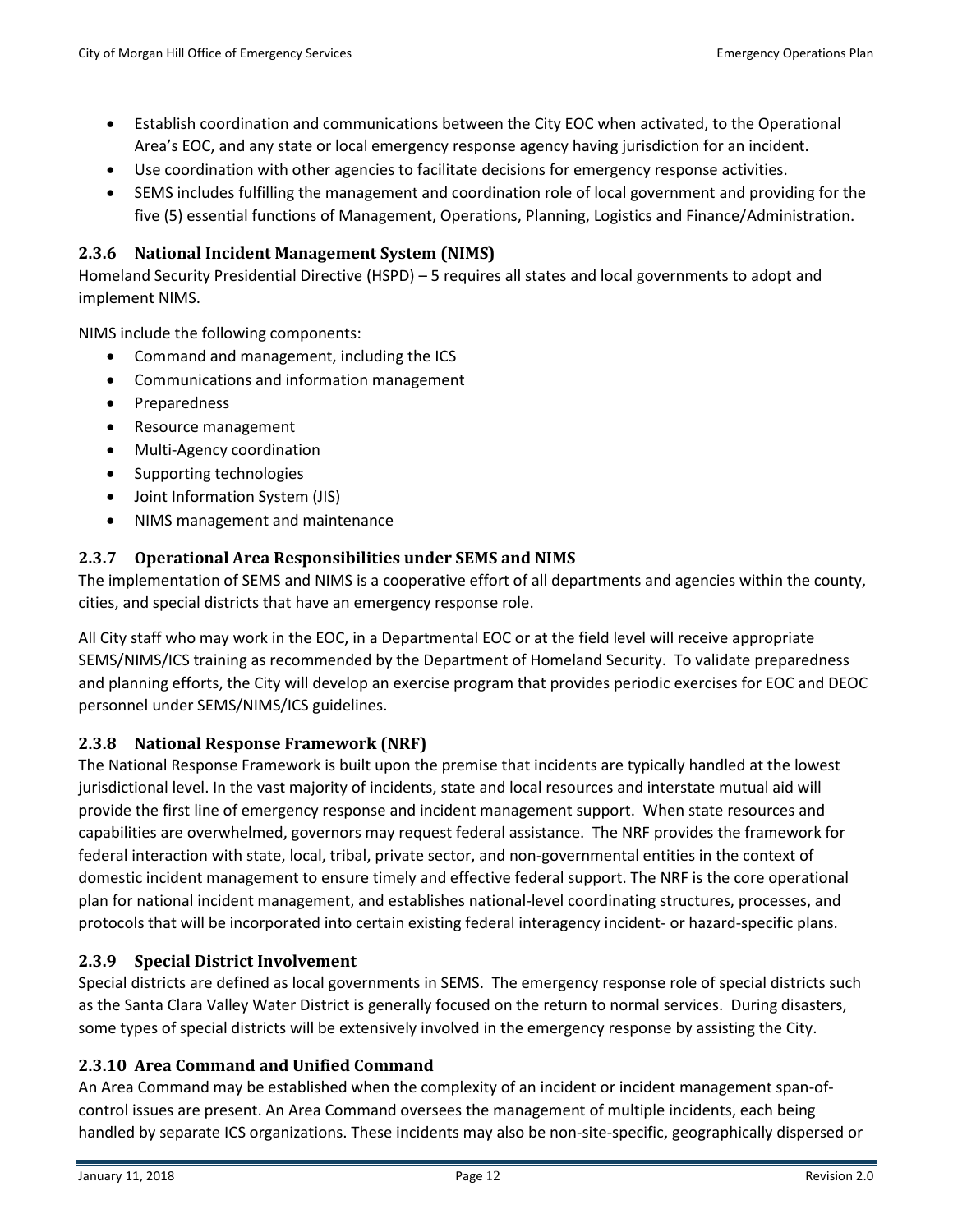evolve over a long period of time (e.g., a bio-terrorism incident). An Area Command organization can also be used if there are a number of incidents in the same area and of the same type, such as HAZMAT spills or wildfires. These are incidents using the same resources. Multi-jurisdictional incidents may be handled by a Unified Command wherein each jurisdiction has a representative in the command structure.

## **2.3.11 Incident Command System under SEMS**

ICS/SEMS is composed of five (5) functions: Management, Operations, Planning/ Intelligence, Logistics and Finance/Administration. These functions are present in every EOC and mirror the ICS functions which may, or may not, be contained in Field Level Command Posts. The exact EOC organizational staffing level is decided by the Director of Emergency Services, upon consultation with the EOC Section Coordinators, with consideration given to the circumstances and scope of the emergency/disaster.

## *2.3.11.1 Management Section "Leads It"*

The Director of Emergency Services/EOC Director has responsibility for the overall management of the City's response. The Director ensures that all EOC functions are staffed by the most qualified individuals. This section sets objectives, reviews and approves action plans, provides public information, keeps track of legal concerns and makes policy decisions, subject to later ratification by the City Council. The EOC Management Section should focus on strategy and policy, not tactics. This Section also coordinates the activities of other county, state, and federal agencies with the City.

The Management Section Staff consists of:

- Director of Emergency Services (DES)
- Deputy DES
- EOC Coordinator / Liaison Officer
- Public Information Officer
- Legal Advisor
- Safety & Security Officer

## *2.3.11.2 Operations Section "Does It"*

The Operations Section Coordinator is responsible for the coordination and management of all branches in the Operations Section. Depending upon the type of event which is occurring, the Operations Section Coordinator may be from the Public Works Branch, the Law Enforcement Branch or the Fire Services Branch. This section develops the Operations Section of the EOC Action Plan to meet objectives set by the Management Section. It allocates personnel and equipment, identifies staging areas and manages mutual aid. Multi-purpose staging areas are also under the management of this section. This Section responds to field requests, anticipates needs, and coordinates information gathering in conjunction with the Plans Section.

This Section may have to deal with inmate issues (the Boys Ranch), special populations, animal control issues, hazardous materials, coroners, emergency medical, crisis counseling for emergency responders, urban search and rescue, disease control, utility restoration, flooding, damage assessment, safety assessments, sheltering and feeding, and potable water.

The Operations Section Staff consists of:

- Law Enforcement Branch
	- Fire and Rescue Branch
		- o CERT Field Unit
- Public Works/Engineering Branch
	- o Building Inspection Unit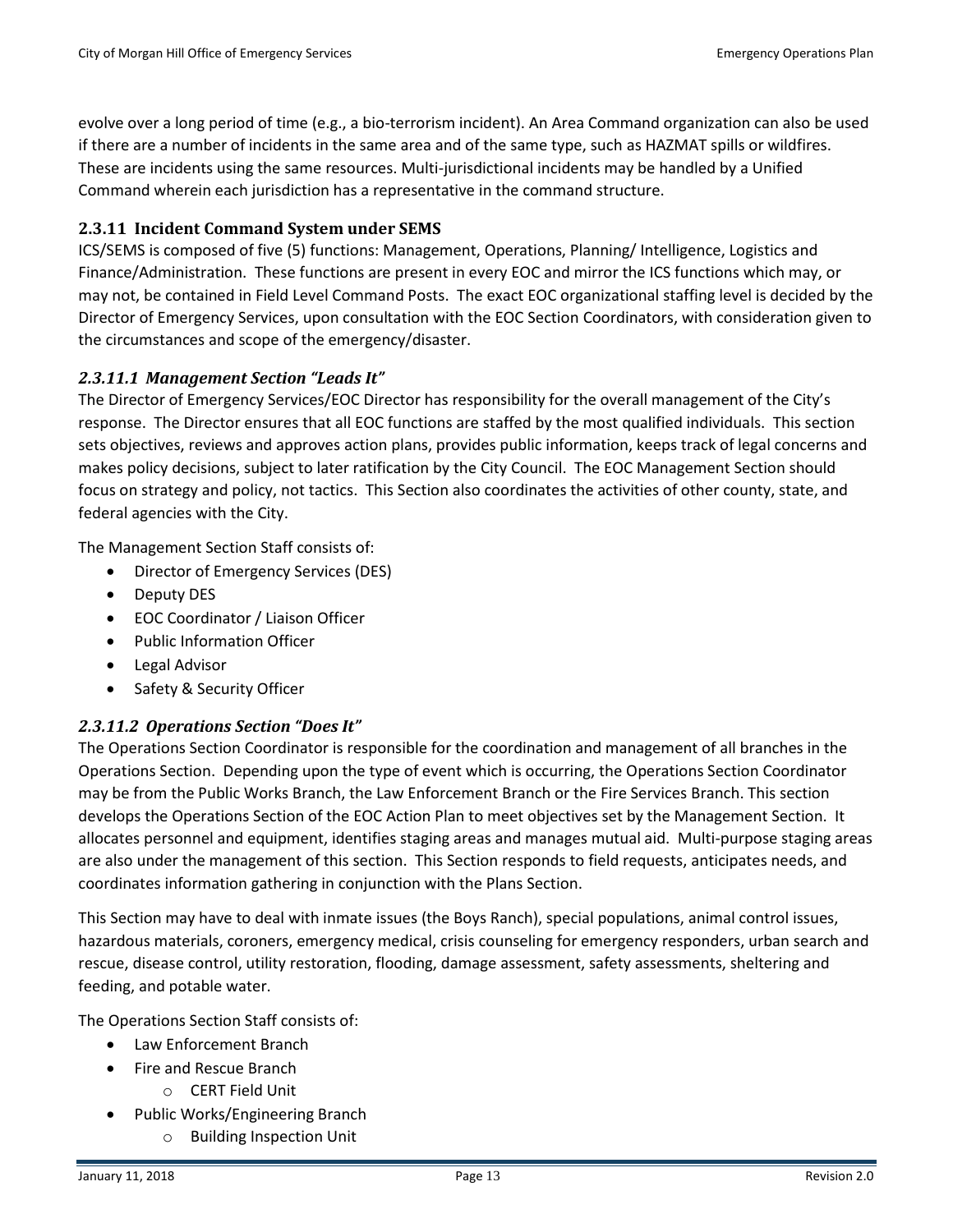- o Dept. Emergency Operations Center (DEOC)
	- DEOC Support
- Community Services Branch
	- o American Red Cross Unit
	- o MHUSD Unit
	- o Care and Shelter Unit
		- **EXEC** Shelter Operations Field Unit

## *2.3.11.3 Planning/Intelligence Section "Plans It"*

The Planning/Intelligence Section Coordinator leads this Section which may be structured into several units depending upon the needs of the incident. Situation Analysis and Damage Assessment are examples of units which may be formed within this Section. The Planning/Intelligence Section is responsible for gathering, tracking, and displaying verified information which correctly describes the incident status. It compiles the status of utilities, road conditions, public buildings, schools, shelters, and damaged/destroyed buildings and homes. Planning/Intelligence maintains documentation for historical and legal records. It makes projections on the course of the event and makes forward-looking plans. The Planning/Intelligence Section is also responsible for compilation of and publication of the Incident Action Plan and ensures information reporting is accomplished to the Operational Area via the computerized WebEOC system or RIMS.

The Planning/Intelligence Section is responsible for the collection, distribution, and display of information related to the incident status. As the incident progresses, the Section anticipates the needs for demobilization long before needed.

The Planning/Intelligence Section Staff consists of:

- Situational Analysis Branch
- Advanced Planning Unit
- Documentation Unit
	- o GIS/CAD Unit
	- o WebEOC Unit

## *2.3.11.4 Logistics Section "Gets It"*

The Logistics Section Coordinator leads the Section and is responsible for providing all support needs to the incident. This Section maintains records of requests and the disposition of resources. It provides personnel support including volunteers, specialized equipment and contractor services not available in-house, transportation, housing, feeding, tracking of resources as they move, provision of sanitation services, information technology support, and communications. Requests for personnel, equipment, supplies, and shelters are a few examples of what this Section handles.

The Logistics Section Staff consists of:

- Personnel Branch
	- o Emergency Volunteer Center Field Unit
- Resources Branch
	- o Supply Unit
- Transportation Branch
- Communications Branch
	- Communication Branch
		- o ARES Unit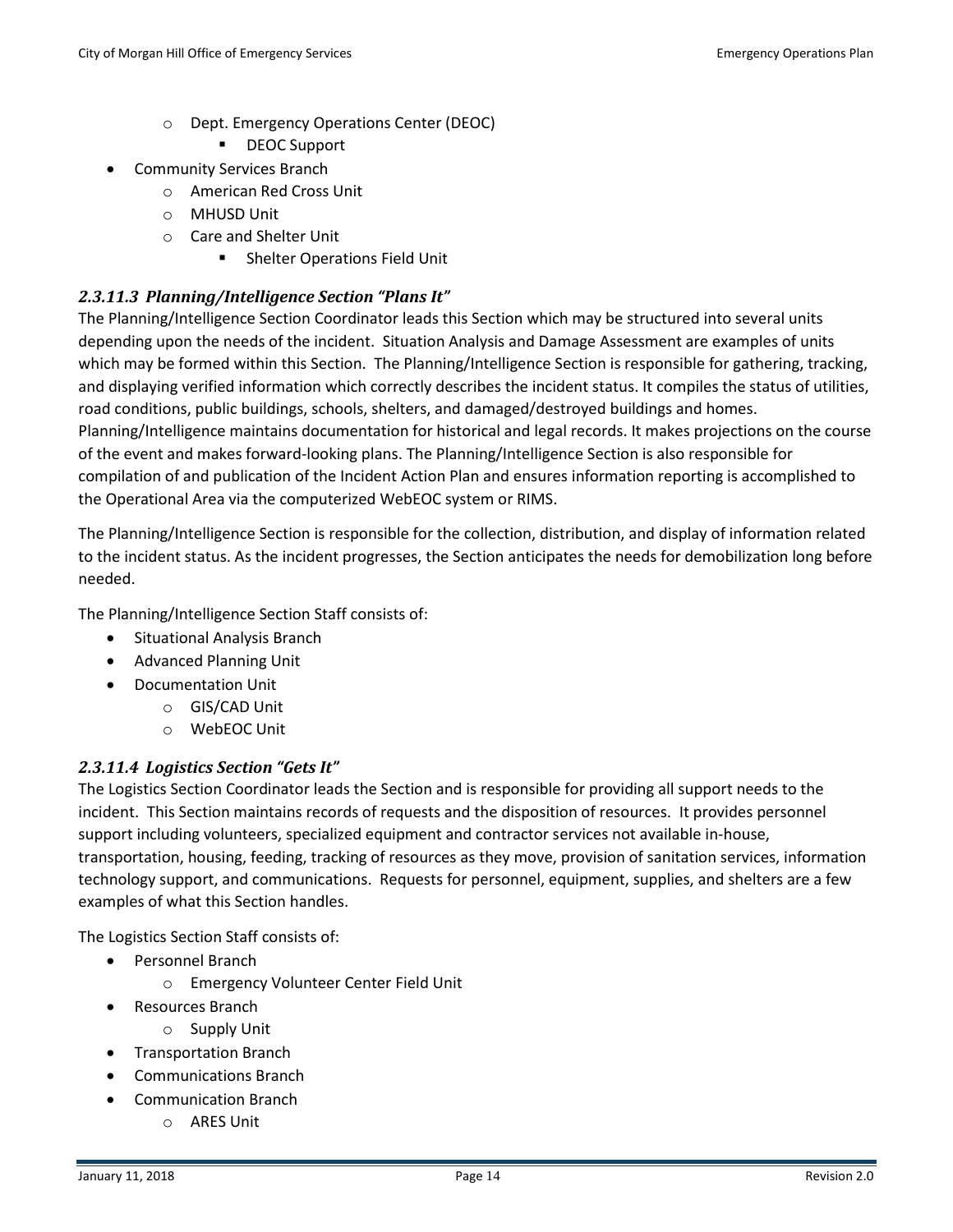#### *2.3.11.5 Finance/Administration Section "Pays for It"*

The Finance/Administration Section Coordinator leads this Section and is responsible for fiscal management, timekeeping on personnel and equipment, and tracking the overall cost of the incident. This Section handles procurement, the administration of vendor contracts, compensation, travel requests, and claims. Finance also prepares and maintains adequate records for cost recovery.

The Finance/Administration Section Staff consists of:

- Time Branch
- Cost Branch
- Compensation/Claims Branch

## <span id="page-14-0"></span>**2.4 COORDINATION WITH THE FIELD RESPONSE LEVEL – ICS**

Common terminology is used to describe organizational functions, resources, and facilities within ICS/SEMS.

Modular organization is the method by which the organizational structure develops based upon the kind and size of the incident. The organization's staff builds from the top down with responsibility and performance placed initially with the Incident Commander. Several sections may be covered by one person in a relatively simple organization.

Unified Command is a structure which allows all agencies with responsibility for the incident, either geographical or functional, to manage an incident by working with other agencies in establishing a common set of incident objectives. This is accomplished without losing or abdicating agency authority, autonomy, responsibility, or accountability.

An Incident Action Plan identifies objectives and strategies made by the Director of Emergency Services for the incident based upon the requirements of the jurisdiction. In the case of Unified Command, the event objectives must adequately reflect the policy and needs of all the jurisdictional agencies. The Incident Action Plan for an event documents the support activities required for the operational period

Span of control within the EOC is a limitation on the number of EOC staff positions that can effectively be supervised or directed by an individual. The span-of-control range is usually from three (3) to seven (7) personnel.

Comprehensive resource management is the identification, grouping, assignment, and tracking of resources.

Integrated communications are established through the use of a communications plan.

## <span id="page-14-1"></span>**2.5 THE ACTION PLANNING PROCESS (DURING AN INCIDENT)**

## **2.5.1 Purpose of the EOC Action Plan**

- Establishes the direction and priorities for EOC operations operational objectives for each SEMS function in the EOC and tracks progress.
- Establishes the operational period timeframe for completion of objectives.
- Operational periods are normally in twelve (12) hour increments except for the first and last period.
- May be set by Santa Clara Operational Area for area-wide disasters.
- Provides for accountability and reduces redundancy.
- Provides documentation for the After Action Report.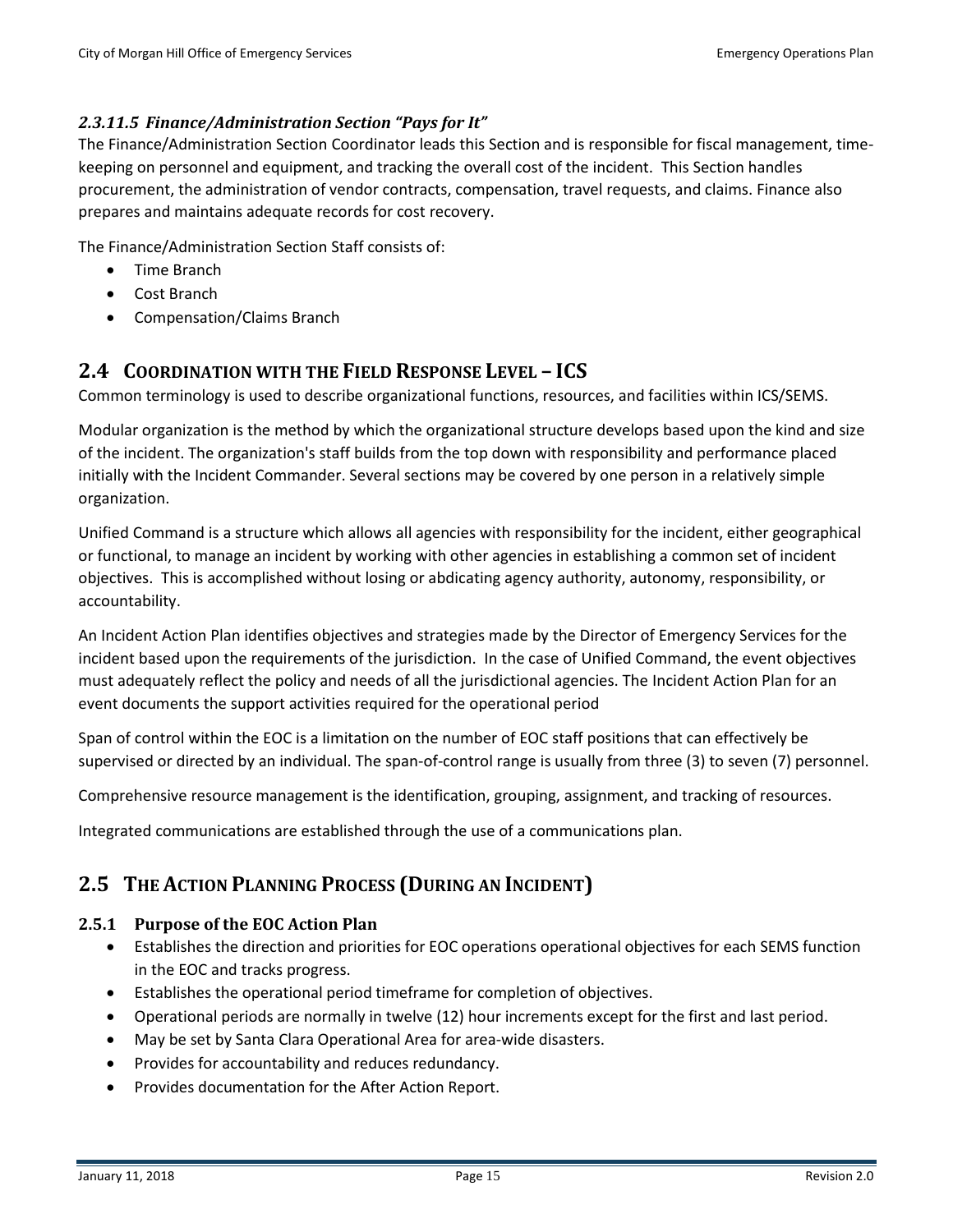#### **2.5.2 Emergency Management Teams Action Planning Responsibilities**

- **Director of Emergency Services** Ensures the Incident Action Plan is accomplished.
- **Planning/Intelligence Coordinator:** Acts as the Facilitator for the Action Planning process. Conducts the Action Planning meeting and prepares or assigns staff to reproduce and distribute the Action Plan.
- **Situation Analysis Unit Leader:** Assists the Planning/Intelligence Coordinator as required in the preparation of the Action Plan.
- **Documentation Unit Leader:** Assists in the preparation and distribution of the Plan. Keeps a permanent record of all documents related to the incident.
- All Section Coordinators provide input for the Incident Action Plan.

#### **2.5.3 Planning Meeting**

- Reviews the initial situation immediately upon EOC activation.
- Develops the incident objectives.
- Decides on initial size of EOC staff.
- Announces when first action planning meeting will occur. (Usually within two (2) hours of EOC activation).
- Considers declaration of Local Emergency. Initial meeting is brief usually no longer than twenty (20) minutes.
- Hold the meeting at a site away from the EOC, and the Director, Command and General Staff attend, along with any Liaison Officers.
- The Action Plan can be written on ICS forms or on the WebEOC template.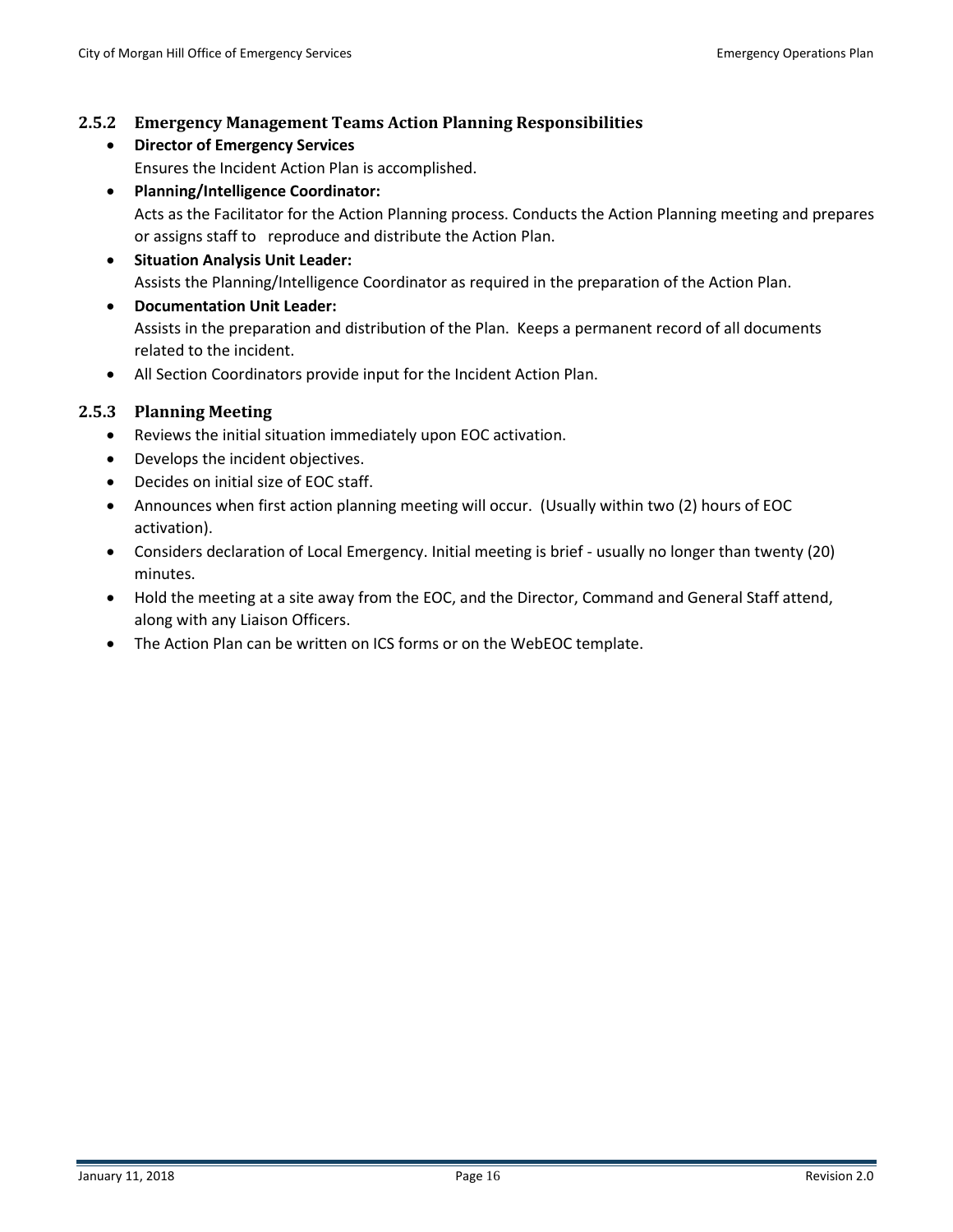# <span id="page-16-0"></span>**SECTION 3: EOC OPERATIONS**

The City is prepared to operate a primary or alternate EOC when emergencies occur. The locations and facilities of the primary and secondary EOCs have been predefined, equipped and organized.

# <span id="page-16-1"></span>**3.1 EOC SET UP**

The set-up of the EOC is the responsibility of the EOC Coordinator. Instructions for the setup of the EOC can be found in "Setup Guides" located at EOC locations.

# <span id="page-16-2"></span>**3.2 EOC STAFFING**

Staffing decisions will be driven by the nature and scope of the emergency and the activation level ordered by the Director of Emergency Services. The EOC Sections must be prepared for extended operations on a twenty four (24) hour basis using two (2) twelve (12) hour shifts. Incidents requiring extended EOC Operations may see adjustments in the staffing shift hours, staffing levels, or a combination thereof. The Safety Officer is authorized to recommend to Section Coordinators to order EOC staff members exhibiting fatigue or stress to leave the EOC

EOC Staff assignments (at least one (1) primary and an alternate) are pre-designated by the Director of Emergency Services in the EOC Staffing Plan which is published separately and updated by the OES.

Contract agencies, special districts, utilities, Community Based Organizations (CBOs), and Non-Governmental Organizations (NGOs) may be requested to send agency liaison representatives to the EOC.

ARES volunteers play a significant role in EOC operations, donating their time, personal communications equipment, and expertise to maintain an auxiliary set of communications channels (voice/packet computer/bulletin board) with other cities/towns/special districts and the Santa Clara County EOC. A secondary or backup ARES capability may be located in the volunteers' vehicles to ensure there are no lost communications during incidents.

# <span id="page-16-3"></span>**3.3 EOC TRAINING**

The EOC Staff will participate in an ongoing training program. The OES will make this training available to the team. This program will include the following elements:

## **3.3.1 Basic Training:**

Orientation to the EOC, introduction to the Emergency Operations Plan and basic SEMS/NIMS, used primarily to brief new EOC Staff members.

## **3.3.2 Specialized/Technical Training:**

Training focused on and emphasizing procedures such as WebEOC reporting or setting up a shelter.

## **3.3.3 Exercises**

Table top exercises, functional exercises, or full scale exercises may be used to involve Emergency Management Team members in the processes of emergency management. The team will have at least one (1) exercise each year, unless it is involved in an actual EOC activation during the year.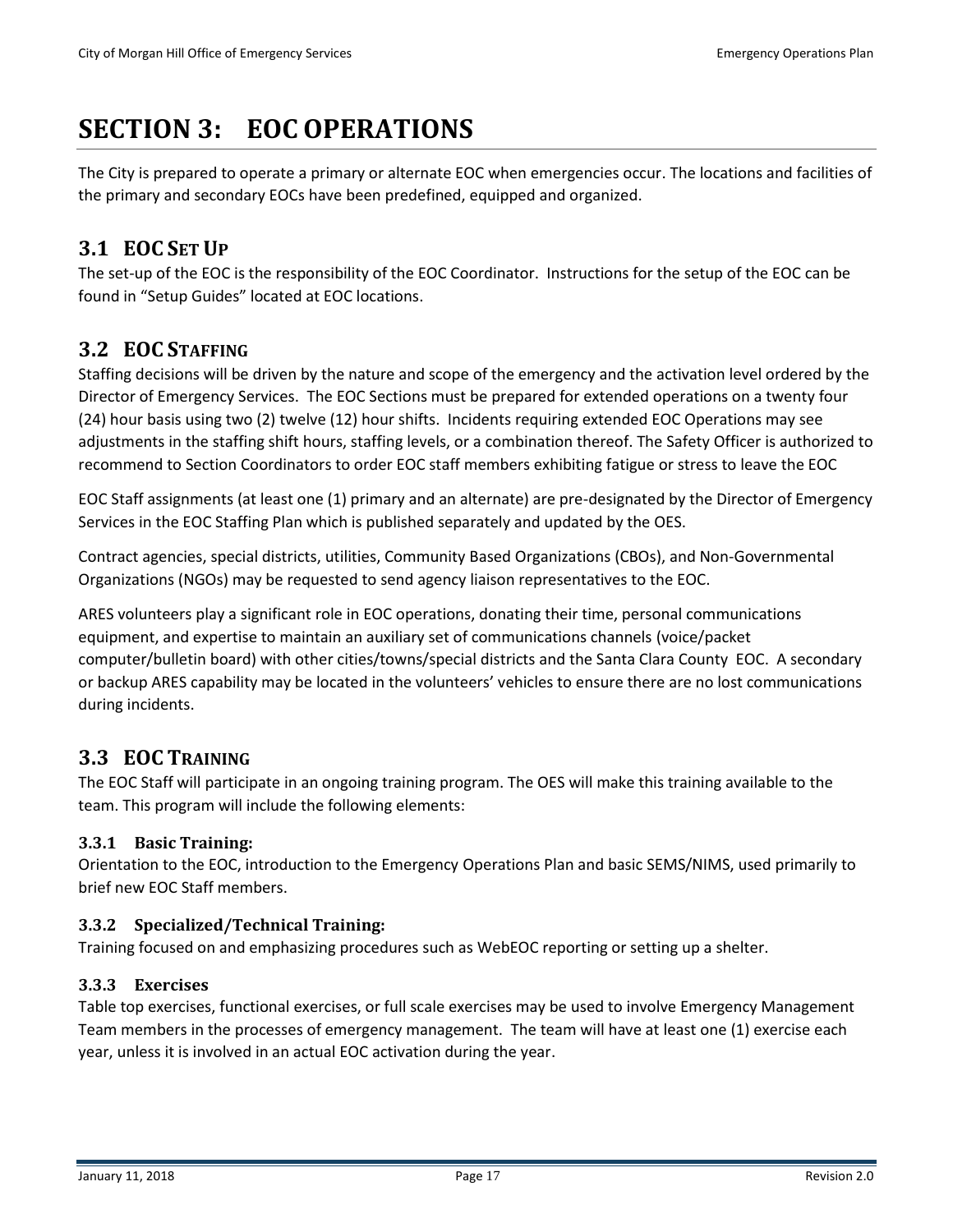# <span id="page-17-0"></span>**SECTION 4: DISASTER SERVICE WORKERS – EMPLOYEES AND VOLUNTEERS**

Disaster Service Workers (DSWs) are defined as:

- Any person properly registered for the purpose of engaging in disaster service, including paid staff and volunteers.
- Any person registered with an accredited Disaster Council for the purpose of engaging in disaster service without pay or other consideration.
- Unaffiliated persons impressed into service by competent authority during an incident.

## <span id="page-17-1"></span>**4.1 CITY EMPLOYEES**

## **4.1.1 During Working Hours:**

When an emergency occurs, all on-duty City staff must remain at work until properly relieved or excused by their supervisors.

## **4.1.2 During Non-Duty Hours:**

During non-working hours, when emergencies occur, City employees with EOC or other emergency assignments should:

- Immediately look to the safety and security of their families.
- As soon as possible, contact their City work station or EOC Section Coordinator to advise of their family status and availability for disaster duties.

## **4.1.3 Dissemination of Information:**

The Public Information Officer of the City, or EOC personnel, can disseminate employee work information during an emergency by the following means.

- The City Cable Channel 17
- Alert SCC
- The Emergency Alert System (all commercial radio and television stations)
- The Police Department
- The City Web Site[: www.morganhill.ca.gov](http://www.morganhill.ca.gov/)
- Social Media

## <span id="page-17-2"></span>**4.2 VOLUNTEER ORGANIZATIONS AND PRIVATE AGENCIES**

These groups constitute a significant part of Morgan Hill's emergency response resources. Groups including the Santa Clara Chapter of the American Red Cross and the Salvation Army are essential elements of the public response efforts to meet the care and shelter needs of local disaster victims. Private sector medical/health resources provide emergency medical care. Government radio communication nets are backed up in the Morgan Hill EOC by highly qualified "HAM" radio operators of the Morgan Hill ARES/RACES who offer their own equipment and separate auxiliary nets as well as field communications units from sources such as fire stations, school campuses, and the Community Emergency Response Team (CERT).

The Emergency Volunteer Center (EVC), located at the Community and Cultural Center (CCC), will be staffed by City employees and volunteers. An Emergency Volunteer Center Emergency Guideline has been prepared for guidance in this function.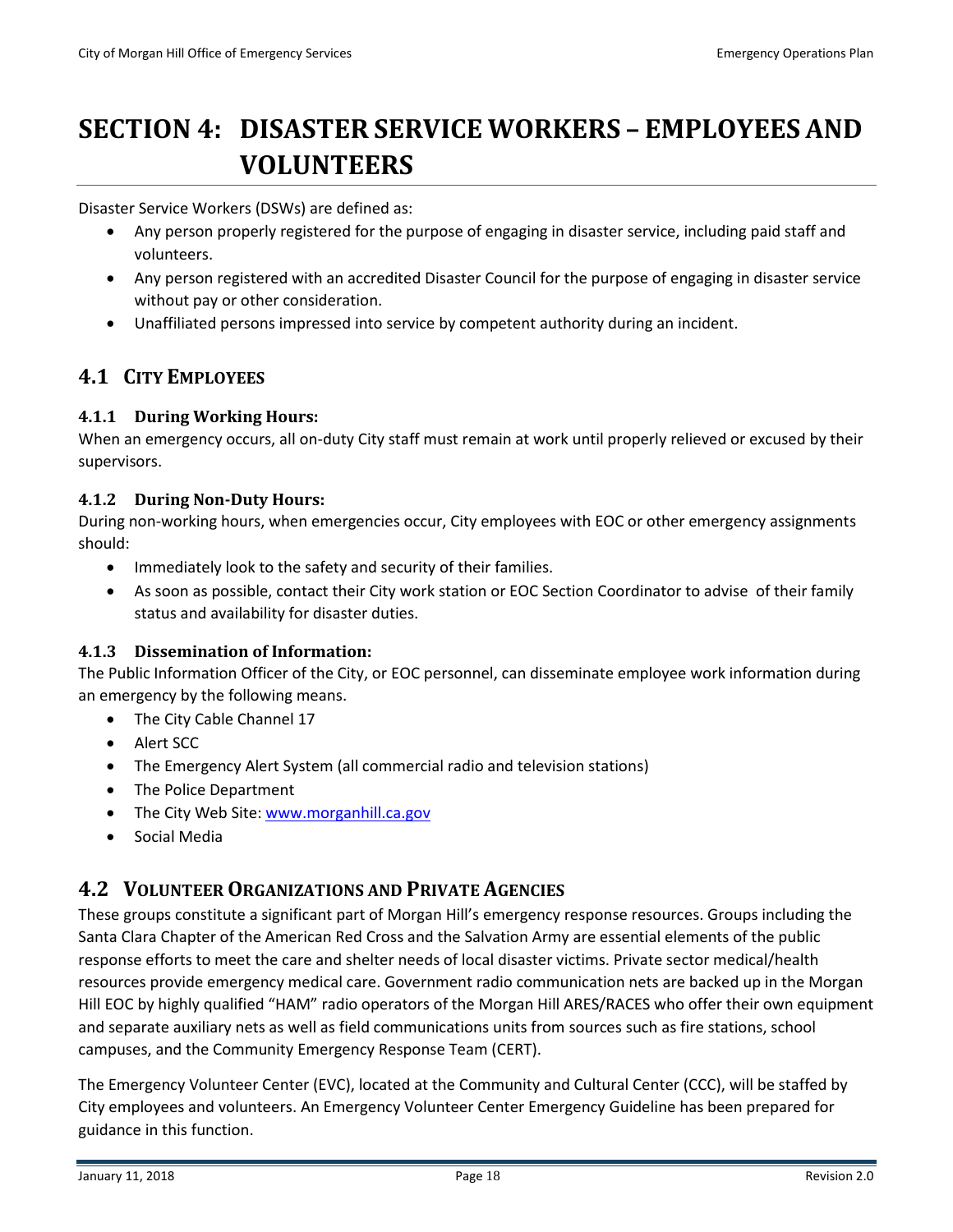Private agencies, organized groups and service clubs which desire to volunteer to perform specific tasks during emergencies should identify their interests and goals to the OES for pre-disaster recognition and registration processing.

## **4.2.1 Length of Enrollment/Termination**

The Emergency Management Team is authorized to establish enrollment periods, and to coordinate the activities of the various volunteer groups in preparing for emergencies. Spontaneous volunteers (see below for further definition) will normally be enrolled only for the length of the on-going disaster at the time they come forth to provide assistance. Termination may be accomplished if the volunteers fail to perform their responsibilities.

## <span id="page-18-0"></span>**4.3 COORDINATION OF VOLUNTEERS**

#### **4.3.1 Pre-Registered Volunteers**

Pre-registered volunteers have been assigned specific disaster duties by nature of their registration, i.e. ARES, CERT, Volunteers in Policing (VIPs), etc. These pre-registered volunteers will work under lines of authority designated before the emergency. However, once deployed to field sites on order of the EOC Sections, these organized volunteers will report either individually or as a unit to the Incident Commander at the Incident Command Post. In certain instances, such as a major disaster, these pre-registered volunteers may operate independently but under positive communications control of their respective organizational representative present in the EOC.

#### **4.3.2 Spontaneous Volunteers**

Motivated civilians frequently offer their services to the City during emergency situations. These services can be simple offers of food and drink or may be physical labor or professional services and expertise. The key to successful volunteer employment is to identify individuals' skills and utilize the volunteers in a safe, supervised manner to the extent of their capabilities.

Citizen-volunteers who are not pre-registered but desire to serve this community in times of actual emergencies or disasters are called spontaneous. Those individuals will be referred to the Morgan Hill EVC, when activated, which will be located at the CCC , for screening and registration to determine their suitability for performing volunteer services, if and when needed.

Once registered as DSWs for the event duration, these temporary DSWs will be supervised by the management of the EVC until assigned to specific duties in the field. At that time, they will come under the control of a designated team/project leader who will supervise their work efforts.

DSW volunteers registered under this program are considered to be acting within the scope of disaster service duties while assisting any unit of an emergency organization or performing any act contributing to the protection of life, property, and the environment or mitigating the effects of a potential emergency.

## <span id="page-18-1"></span>**4.4 REGISTRATION**

DSW Volunteers must have certain data registered with the City Clerk's Office and execute a signed loyalty oath or affirmation subscribed by an officer authorized to administer oaths. The City Clerk (or designee) is authorized to administer the loyalty oath to DSWs.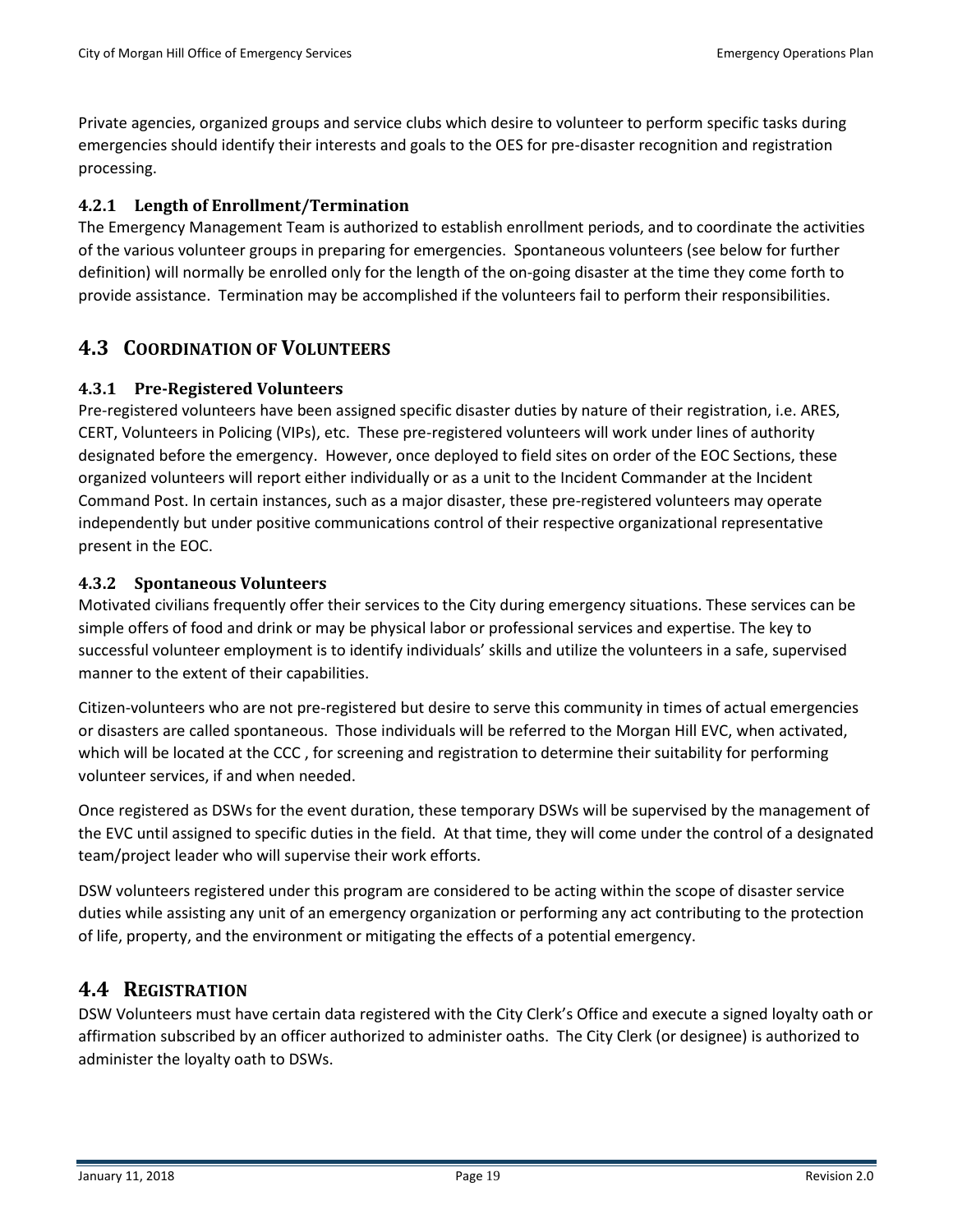## <span id="page-19-0"></span>**4.5 WORKER'S COMPENSATION CLAIMS**

All DSW volunteers are eligible to submit claims for worker's compensation for injuries sustained while performing disaster service under the same authority and guidelines as paid government employees. Injuries sustained should be reported immediately to the volunteer's supervisor who is responsible to advise the EOC Logistics Section, Personnel Branch and/or the Morgan Hill Human Resources Director.

## <span id="page-19-1"></span>**4.6 LIABILITY CLAIMS**

Any liability claims or actions filed against a DSW-volunteer will be immediately delivered to the City Attorney or the EOC Finance Section, Claims Branch.

## <span id="page-19-2"></span>**4.7 ACTIVATION OF DSWS**

During instances of activation of the EOC, pre-registered volunteers shall be available to assist in the disaster response based on their qualifications. These volunteers are expected to respond to notifications by phone or email, or to self-deploy, by reporting to the Mobilization Center in the Bus Yard.

Self-deploying DSWs will be considered on duty during their direct travel time to and from the Mobilization Center/Cache or other assigned worksite.

For other incidents, requests for DSWs will be announced via:

- Telephonic requests from the EOC, Police Dispatch, or OES
- Email announcement
- AlertSCC
- Announcements on the City's Public Service Television Channel-17 Cable
- Announcements over the Morgan Hill Community Access Television (MHAT) Channel-19 Cable
- Postings on the City's Web Site
- Social Media (OES Facebook, Morgan Hill CERT Facebook, Twitter)

## <span id="page-19-3"></span>**4.8 EMPLOYEE EMERGENCY PREPAREDNESS TRAINING**

All new employees are required to attend a training session on Emergency Preparedness within the initial first year of employment. The class includes SEMS/NIMS/ICS, personal and family preparedness, requirements of being a DSW, and contents of each employee's seventy two (72) hour emergency kit. All City employees and volunteers are expected to have an emergency kit containing the equipment that might reasonably be required during an activation.

Specialized Training is available for EOC Staff members and may include WebEOC, AlertSCC, EOC section, and position training, ICS and other advanced courses available through FEMA, Emergency Management Institute, and California Specialized Training Institute.

City employees may attend free CERT training or other programs offered by the City OES, American Red Cross, ARES, and other organizations involved in disaster preparedness. The OES will announce training schedules, dates, times and enrollment information as they become available.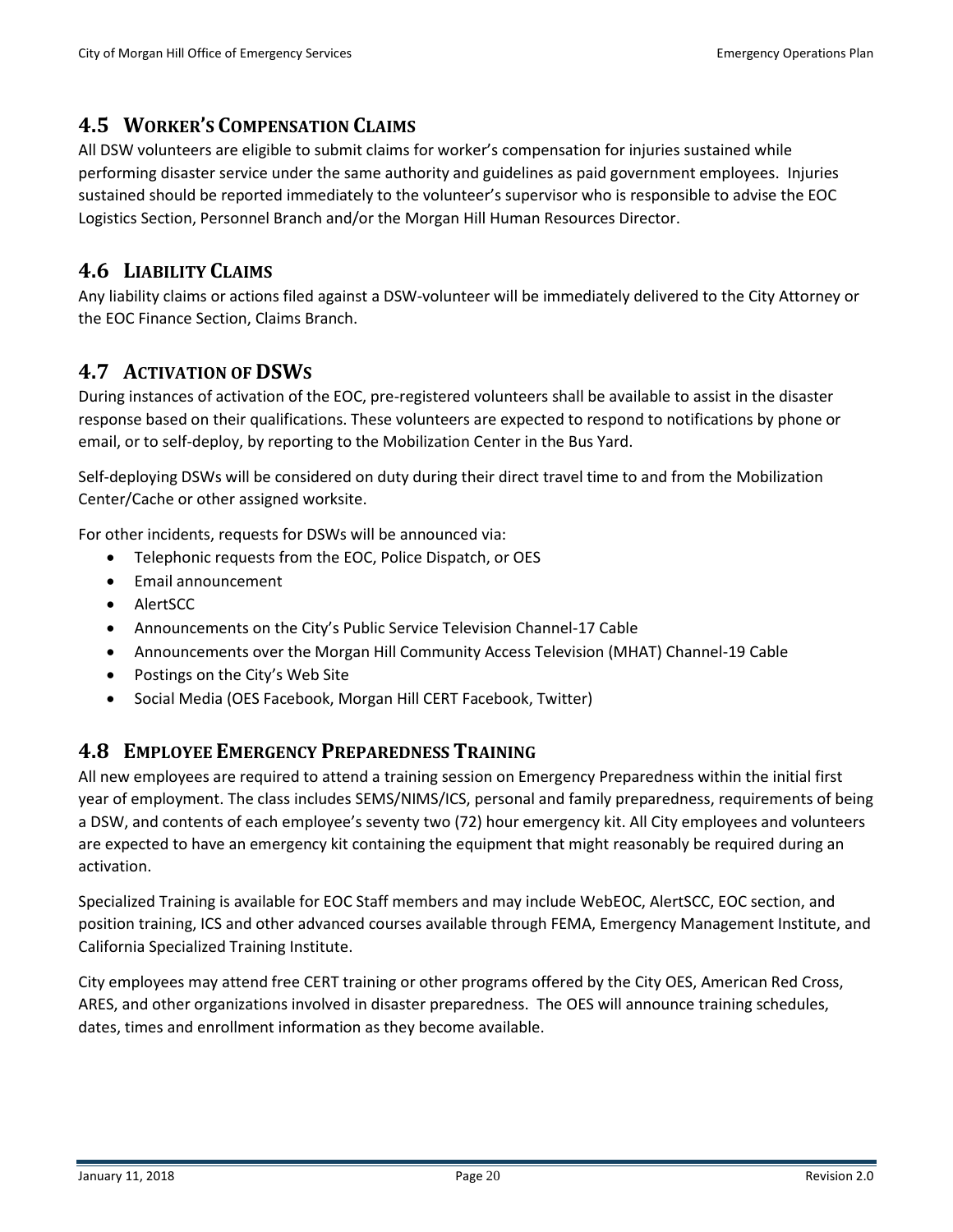# <span id="page-20-0"></span>**SECTION 5: WEBEOC**

The City of Morgan Hill utilizes a web-based system of information sharing and reporting. The WebEOC system is used to report emergency information to the Santa Clara County Operational Area (SCC OES).

WebEOC is an internet-based system that assists the Emergency Management Team in capturing and reporting resource status and requests, and also has standard formats for the various ICS forms in use. These forms can be called up online, filled out and submitted electronically.

# <span id="page-20-1"></span>**SECTION 6: EMERGENCY PROCLAMATIONS**

# <span id="page-20-2"></span>**6.1 WHAT CONSTITUTES AN EMERGENCY?**

The California Emergency Services Act § 8550 and SEMS defines an emergency as "conditions of disaster or of extreme peril to the safety of persons and property…"by natural or human causes. Environmental considerations are also a factor.

Morgan Hill Municipal Code (MHMC) § 2.44.020 defines emergency as "the actual or threatened existence of conditions of disaster or of extreme peril to the safety of persons and property within the city caused by such conditions as air pollution, fire, flood, storm, epidemic, riot or earthquake, or other conditions including conditions resulting from war or imminent threat of war, but other than conditions resulting from a labor controversy, which conditions are or are likely to be beyond the control of the services, personnel, equipment and facilities of the city, requiring the combined forces of other political subdivisions to combat."

## <span id="page-20-3"></span>**6.2 LOCAL EMERGENCIES**

The City Council or the City Manager, or designee, may proclaim a Local Emergency in Morgan Hill when there is a threat to the safety of people and property within the City boundaries.

The proclamation of a Local Emergency provides legal authority for the Director of Emergency Services to:

- Request that the Governor proclaim a State of Emergency,
- Put forth orders and regulations to protect life and property, including emergency orders to command the aid of citizens in the community.
- Provide mutual aid to and for the people of the City.
- Require the services of any local official or employee.
- Requisition necessary personnel and material of any department or agency.
- Obtain vital supplies and equipment and, if there is an immediate need, to commandeer the same for public use.
- Impose penalties for violation of lawful orders.

Proclamations of a Local Emergency must be submitted for approval to the City Council by the City Manager and extended or cancelled after periodic reviews within specific timeframes (MHMC § 2.44.070).

# <span id="page-20-4"></span>**SECTION 7: CONTINUITY OF GOVERNMENT**

A major disaster could result in the death or injury of key government officials, the partial or complete destruction of established seats of government, and the destruction of public and private records essential to continued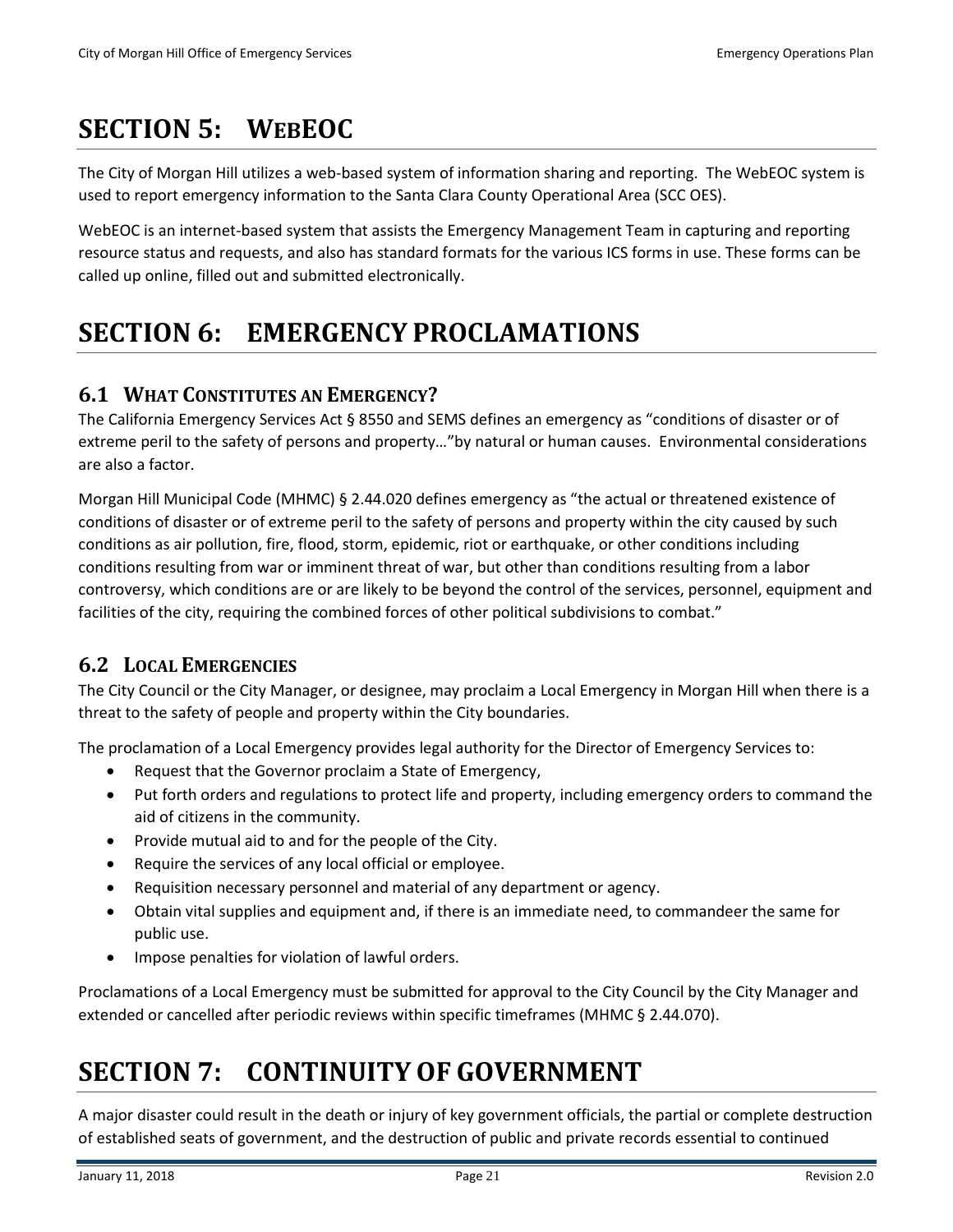operations of government. At all levels, government is responsible for providing continuity of effective leadership and authority and for the direction of emergency operations and management of recovery operations. It is essential that the County of Santa Clara and all the cities/towns and special districts within the county continue to function as government entities.

The California Government Code and other California laws provide the authority for state and local governments to reconstitute themselves in the event incumbents are unable to serve.

## <span id="page-21-0"></span>**7.1 LINES OF SUCCESSION**

The California Government Code permits the appointment of up to three (3) standby officers for each member of the governing body. This code also provides for the succession of officers who head departments responsible for maintaining law and order, or for furnishing public services relating to health and safety. The standby officers shall have the same authority and powers as the regular officers or department heads.

Additionally, procedures exist to assure continued functioning of political subdivisions in the event the governing bodies, including standby officers, are unavailable to serve.

The Line of Succession for Director of Emergency Services in Morgan Hill is as follows:

- Assistant City Manager
- Chief of Police
- City Engineer
- Director of Planning and Community Management
- Director of Administrative Services
- Director of Community Services

The Acting Director of Emergency Services shall serve until the Director is available or until a successor is appointed by the City Council.

Any questions as to the availability of the Director of Emergency Services shall be decided by the City Council or any remaining available members of said body.

## <span id="page-21-1"></span>**7.2 RECONSTITUTION OF THE GOVERNING BODY**

The California Government Code authorizes local governing bodies to convene, as soon as possible, whenever a State of Emergency or Local Emergency exists and at a place not necessarily within the political subdivision. The duties of a governing body during emergencies include ascertaining the damage to the jurisdiction and its personnel and property, reconstituting itself and any subdivisions, performing functions in preserving law and order, and furnishing local services

The California Government Code establishes a method for reconstituting the governing body. In the case that all members, including all standbys, be unavailable, temporary officers shall be appointed by the chair of the County Board of Supervisors, in which the political subdivision is located, by the Chair of the Board of Supervisors of any other county within one hundred and fifty (150) miles or by the Mayor of any City within one hundred and fifty (150) miles.

The City Government could be reconstituted at City Hall or at any of the alternate EOC locations.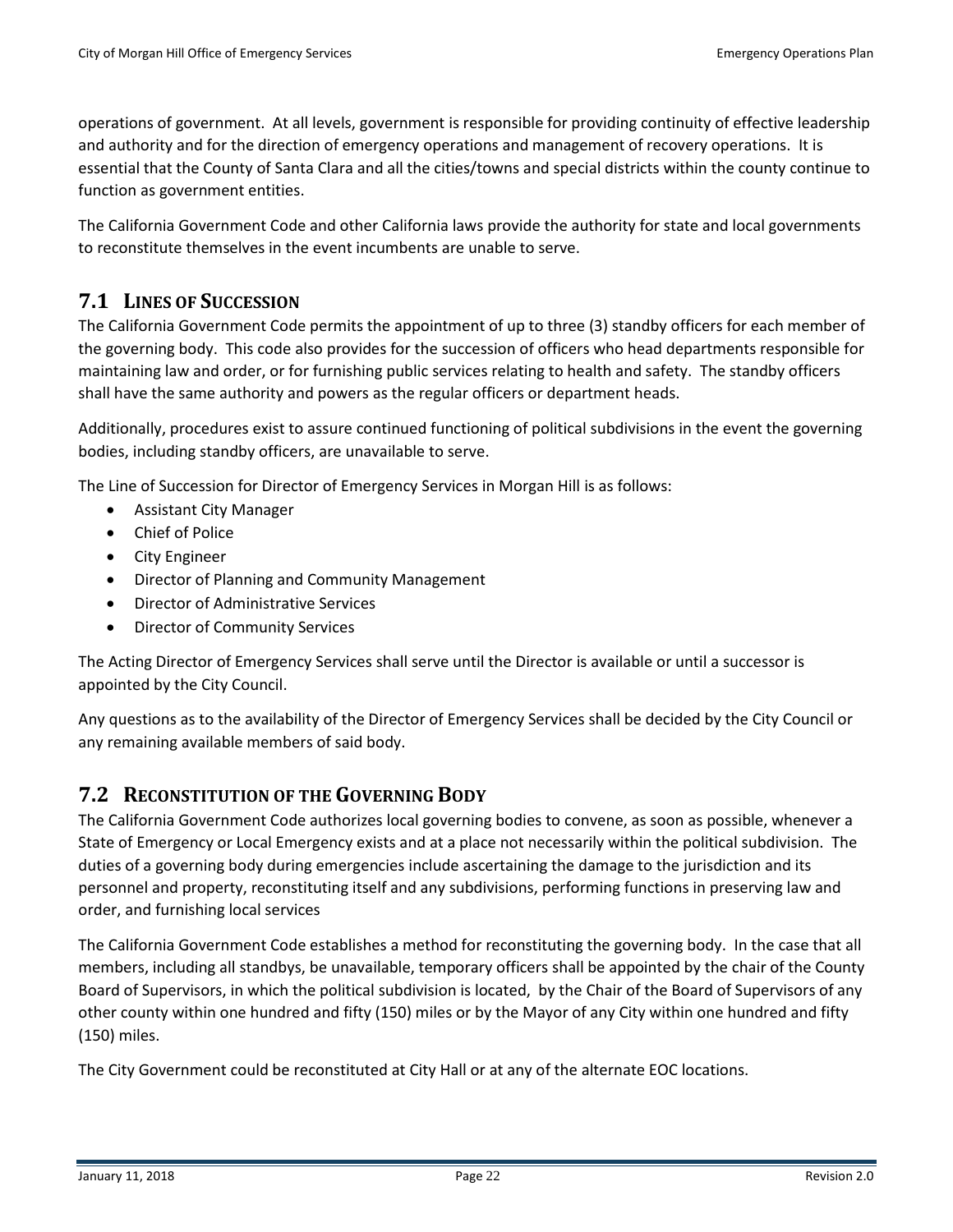## <span id="page-22-0"></span>**7.3 PROTECTION OF VITAL RECORDS**

In the City of Morgan Hill, the City Clerk's Office is responsible for the preservation and protection of vital records. Each department within the City shall identify, maintain, and protect its vital records. Vital records are defined as those records that are essential to the rights and interests of individuals, governments, corporations and other entities, including vital statistics, land and tax records, license registers, articles of incorporation, and historical information. Vital records also include those records essential for emergency response and recovery operations, including utility system maps, emergency supply and equipment locations, emergency operations plans and procedures, and personnel rosters.

These vital records will be essential to the reestablishment of normal government functions, protecting the rights and interests of government. These rights and interests may include the Constitutions, charters, statutes, ordinances, court records, official proceedings, and financial records of Morgan Hill.

Vital records of City of Morgan Hill are routinely stored in the City Clerk's Office, in the files of the various departments, and in off-site storage.

# <span id="page-22-1"></span>**SECTION 8: MULTI-AGENCY / INTERAGENCY COORDINATION**

Multi-agency or inter-agency coordination is the participation of agencies and disciplines involved at any level of the ICS/SEMS organization working together in a coordinated effort to facilitate decision-making for overall emergency response activities, including the sharing of critical resources, information and the prioritization of incidents. The Multi-Agency Coordination System (MACS) is a decision-making system used by member jurisdictions of the Santa Clara Operational Area to prioritize and coordinate resource allocation and response to multiple incidents affecting the Operational Area. MACS is usually implemented during a large-scale incident involving multiple agencies or jurisdictions.

Multi-agency or inter-agency coordination is important for:

- Establishing priorities for response
- Allocating critical resources
- Developing strategies for handling multi-agency response problems
- Sharing information
- Facilitating communications

## <span id="page-22-2"></span>**8.1 MULTI-AGENCY OR INTERAGENCY COORDINATION IN THE EOC**

Multi-agency or interagency coordination is an integral part of the functioning of the City's EOC. The EOC is staffed by representatives from City departments and agencies who work together at the EOC to coordinate the City's emergency response. Representatives from outside agencies including special districts, volunteer agencies and private organizations may also participate at the EOC with departmental representatives in coordinating the City's response efforts. Coordination with agencies not represented in the EOC may be accomplished through telecommunications, emails, or faxes.

# <span id="page-22-3"></span>**SECTION 9: MUTUAL AID SYSTEM**

The foundation of California's emergency planning and response is a statewide mutual aid system which is designed to ensure that adequate resources, facilities, and other support is provided to jurisdictions whenever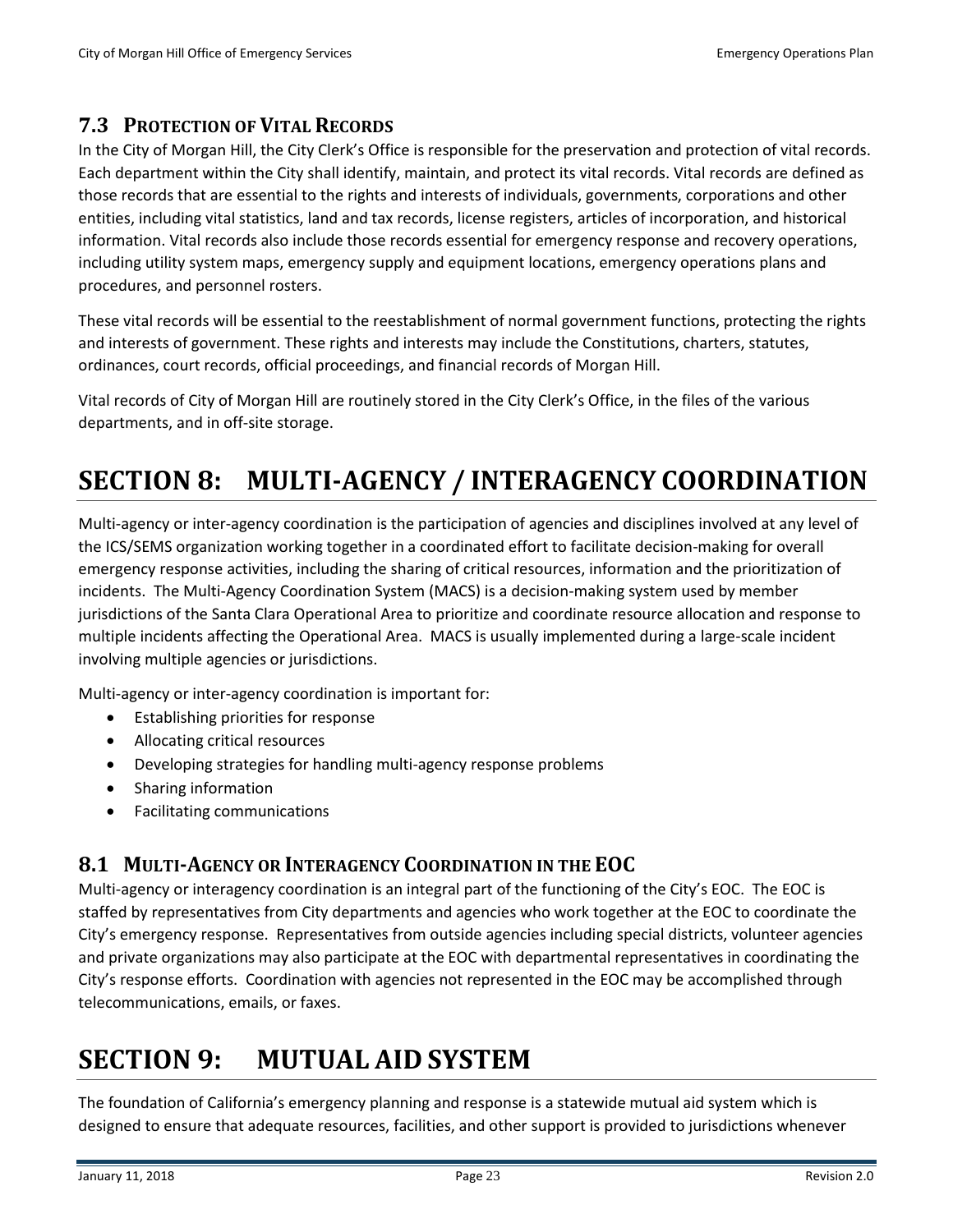their own resources prove to be inadequate to cope with a given incident. The basis for the system is the California Master Mutual Aid Agreement, as provided in the California Emergency Services Act. It created a formal structure in which each jurisdiction retains control of its own personnel and facilities, but can give and receive help whenever it is needed. The state government is obligated to provide available resources to assist local jurisdictions in emergencies.

The statewide system includes several discipline-specific mutual aid systems, such as, but not limited to, fire and rescue, law, emergency managers, medical, and public works. The adoption of ICS/SEMS does not alter existing mutual aid systems. To further facilitate the mutual aid process, particularly during day-to-day emergencies involving public safety agencies, fire and rescue, and law enforcement mutual aid coordinators have been selected and function at the Operational Area, regional and state levels.

Incoming mutual aid resources may be received and processed at several types of facilities including: Incident Command Posts, staging areas, bases, camps, and mobilization centers. Units in staging areas are ready to be sent directly to the disaster site. Staging Areas are off-incident locations at which emergency response personnel and equipment are temporarily located pending assignment, release or reassignment.

During a proclaimed emergency, mutual aid will be coordinated by the Operational Area. The Santa Clara County EOC/Santa Clara Operational Area will coordinate mutual aid requests between the Operational Area member jurisdictions and the State OES Regional Emergency Operations Center (REOC).

## <span id="page-23-0"></span>**9.1 MUTUAL AID AGREEMENTS/COUNTY-OP AREA COORDINATORS**

The following depicts the statewide mutual aid agreements, some of which are still under development, in which the Santa Clara County/Santa Clara Operational Area is a participant:

- Medical Examiner/Coroner
- Disaster Medical/Health Mutual Aid
- Emergency Managers Mutual Aid Agreement
- Fire Mutual Aid
- Hazardous Materials Mutual Aid
- Law Enforcement Mutual Aid Agreement
- American Red Cross
- Mental Health Mutual Aid
- Public Works Mutual Aid Agreement
- Search and Rescue Mutual Aid
- Urban Search and Rescue Mutual Aid

Morgan Hill is located in Mutual Aid Region II. This Region is geographically the same as the Coastal OES Region. It is administered by the California Emergency Managers Association Regional Headquarters.

## <span id="page-23-1"></span>**9.2 MUTUAL AID POLICIES AND PROCEDURES**

Mutual aid resources will be provided and utilized in accordance with the California Master Mutual Aid Agreement and supporting separate agreements.

Due to the incompatibility of radio communications equipment between most agencies, local agencies should, where possible, provide incoming mutual aid forces with portable radios using local frequencies.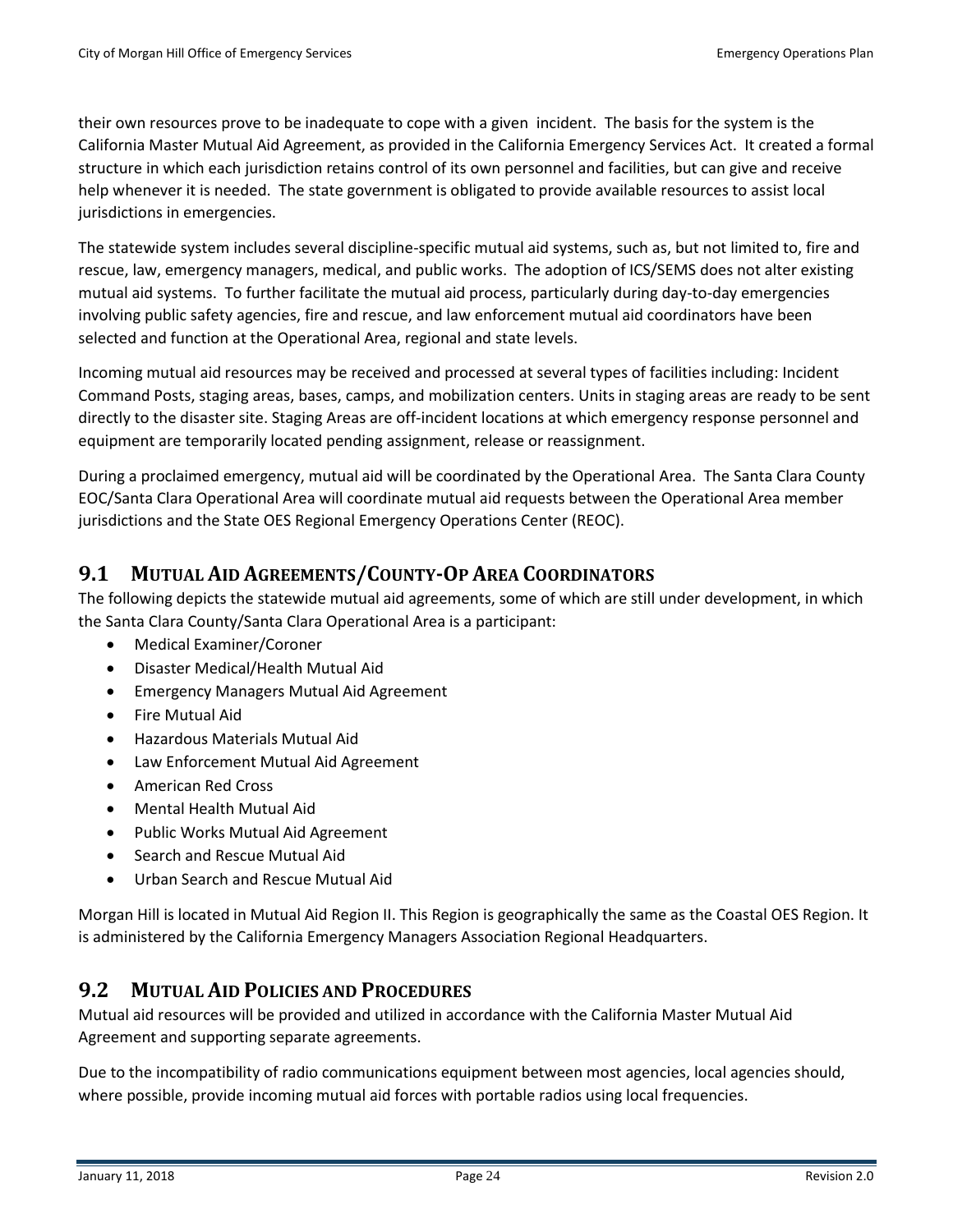# <span id="page-24-0"></span>**SECTION 10: HAZARD ANALYSIS**

The City of Morgan Hill is a reasonably safe place to live and work. Natural threats to life and property include earthquakes, flooding, wildfires, environmental problems and landslides. Human-caused threats to life and property include aircraft crashes, hazardous materials incidents, utility interruptions, communicable diseases, terrorist acts, train derailments, and dam failure. For more information on Anderson Dam, see the Santa Clara Valley Water Districts "Emergency Action Plan for Anderson Dam".

# <span id="page-24-1"></span>**10.1 SEISMIC HAZARDS**

The City lies between the Calaveras Fault Zone to the east and the San Andreas Fault system to the west. The offshore San Gregorio Fault Zone lies a few miles further west. At the western edge of the Diablo Mountain Range lies a segment of the Silver Creek Fault, three (3) Coyote Creek Thrust faults, a small horseshoe shaped, unnamed fault, and the Range Front Thrust Fault.

# <span id="page-24-2"></span>**10.2 GEOLOGICAL HAZARDS**

Landslides are a geological hazard in the foothills and low mountains of the City and adjacent area. Occurrences can range from rapid rock falls to slow soil and bedrock creep. Natural contributing causes include weak soil and rock over hillsides made steeper by rapid stream erosion, adverse geological structure, ground water levels, and high rainfall rates. Man-made causes include improper grading altering surface and sub-surface drainage, excessive irrigation, and removal of natural vegetation.

# <span id="page-24-3"></span>**10.3 WILDFIRE HAZARDS**

Wildfires can occur in Morgan Hill. Narrow ingress/egress routes can impede residents' escape. The access of first responders to favorable tactical positions to combat the fire's leading edges may also be limited. Failure of homeowners and tenants to trim back flammable decorative landscaping and failure to replace wood shake or shingle roofs with non-flammable roofs compound the dangers to property and lives of both residents and firefighters.

# <span id="page-24-4"></span>**10.4 FLOODING**

Watersheds in mountain ranges produce creeks, streams and rivulets in the City with continual flooding potential. Hillside soil composition contributes to saturation during the winter rainy season, particularly during the meteorological phenomenon known as El Nino. Elevated flows, higher stream velocity, and debris accumulation may occur in watercourses. Coyote Creek, located on the east side of the City, can threaten the developments west of Malaguerra Avenue-Cochrane Road. West Little Llagas Creek can inundate portions of the downtown business district as well as areas along Monterey Road between Cochrane Road and Watsonville Road.

Several dams in the area represent a threat to safety of people and property. The primary issues are covered in the Flood Emergency Guideline, the Evacuation Routes Appendix to the Emergency Guidelines.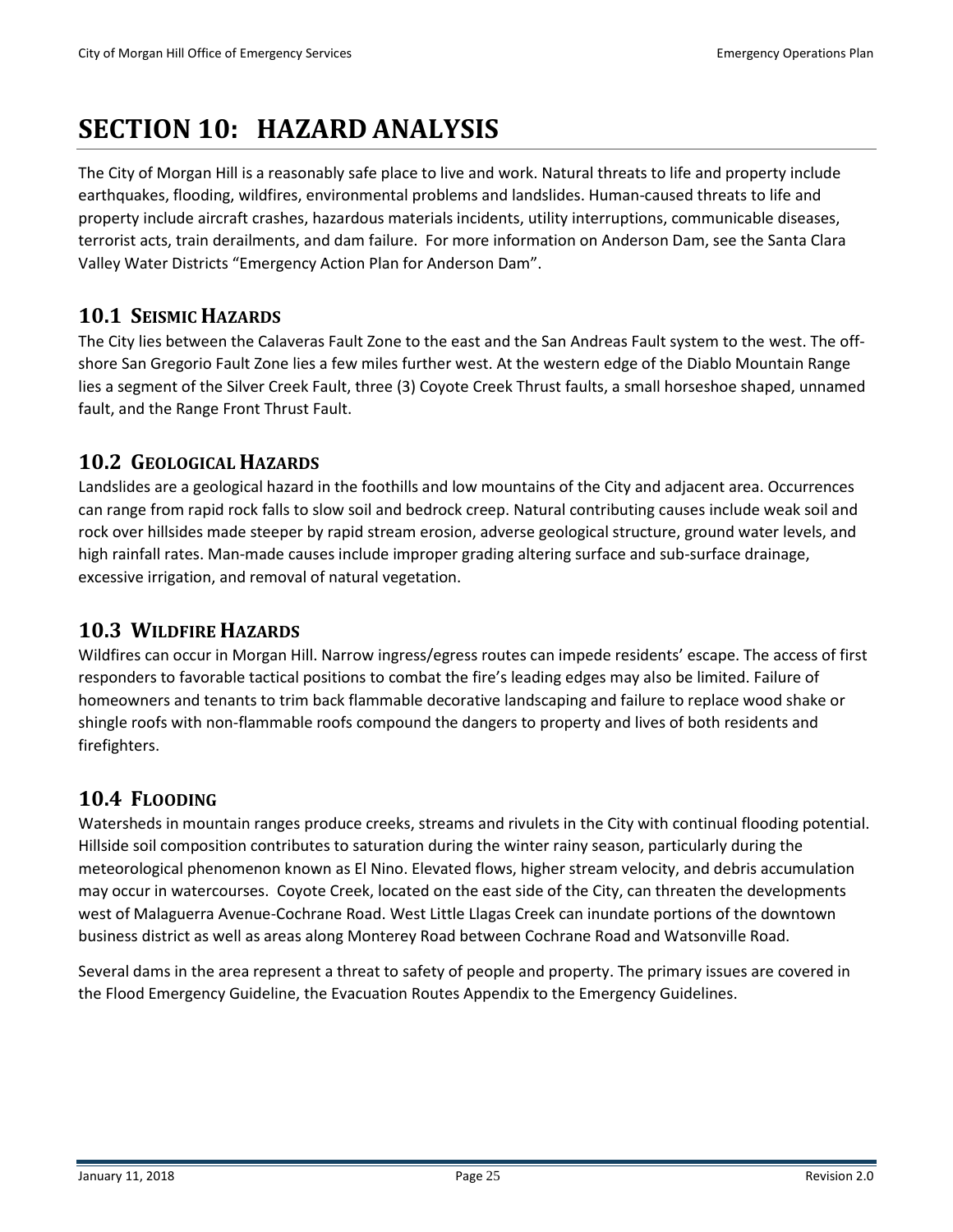# <span id="page-25-0"></span>**SECTION 11: HAZARD MITIGATION**

## <span id="page-25-1"></span>**11.1 THE CASE FOR HAZARD MITIGATION**

Every disaster can teach us valuable lessons about building construction, land use, and emergency response. Unfortunately, many of these lessons are soon forgotten and there is a tendency to return to poor construction, unsafe land use, and other short-sighted practices that add to the disaster's negative impact. For this reason, the federal and state governments require safe land use and construction practices as a condition of receiving federal disaster aid. Mitigation has been shown to significantly reduce emergency costs.

## <span id="page-25-2"></span>**11.2 HAZARD MITIGATION ACTIONS**

## **11.2.1 Avoid the Hazard**

Avoiding a hazard usually involves restricting land use near the hazard area. This can be accomplished by:

#### **11.2.2 Zoning**

Zoning is usually a function of local government, except where state or federally-owned lands are exempt from local zoning laws. Other interests may propose zoning regulations, but only local government can adopt them. By mutual agreement, state or federal restrictions may be locally adopted and enforced.

Zoning can be useful, but its powers are limited. Therefore, zoning usually reflects, rather than dictates, current land use trends. Zoning is vulnerable to political pressure. This is particularly true if an area is very attractive for development and rarely experiences major disasters.

Zoning is generally best suited to restricting the use of smaller areas (such as very steep slopes) within larger areas, as opposed to restricting large areas (such as areas of potential earthquake shaking).

#### **11.2.3 Purchase**

The most reliable way to restrict the use of land is to buy the land outright. Although this can be expensive, costs must be weighed against the repercussions of future disasters. Lands purchased for hazard mitigation can often be used for parks, agriculture, or other constructive purposes. In Santa Clara County, the Open Space District is a public agency that buys open space for, among other reasons, hazard mitigation.

## **11.2.4 Improve Building Standards**

Buildings in hazardous areas can often be made safe. This can be as simple as the addition of a fireproof roof or as extensive as demolishing the building. Building standards can be implemented for a variety of reasons.

#### *11.2.4.1 Local Standards*

Building codes are usually a function of local government, except where state or federal buildings are exempt from local codes. Codes can be strengthened for hazardous areas. Usually stronger codes are enforced only for new construction or remodeling, but some recent laws require hazard related inspections for existing buildings that are considered at risk. Inspections will produce knowledge of liability, which will motivate the owners to improve their buildings.

#### *11.2.4.2 State Standards*

For state-owned facilities and schools which are outside the jurisdiction of local governments, construction standards are adopted and enforced by the responsible state agency(s). In some cases, these standards may serve as models for local governments.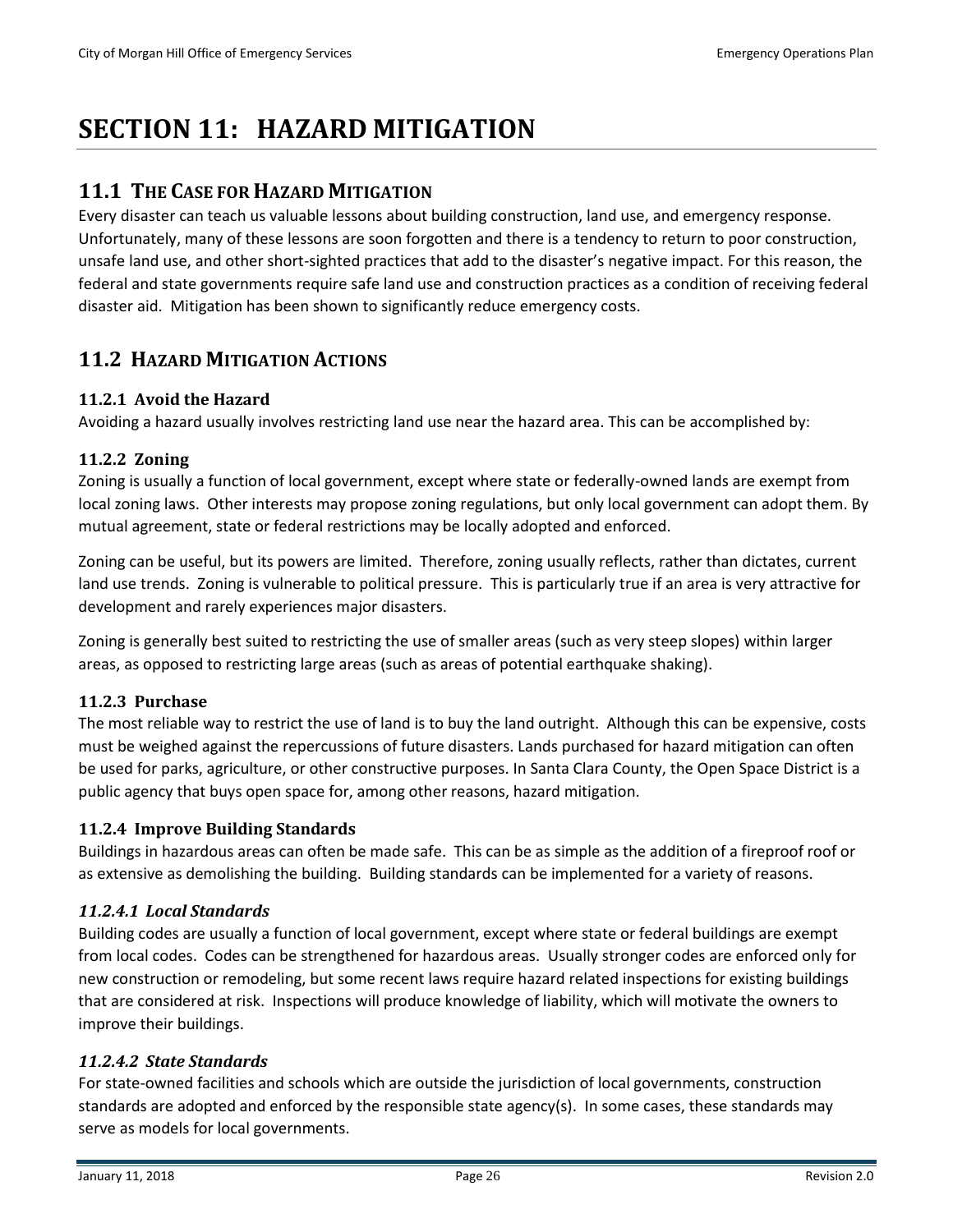#### *11.2.4.3 Federal Standards*

A federal agency may require local or state governments to adopt and enforce certain hazard mitigation regulations as a condition for federal assistance or participation in federally assisted programs.

The Governor's Office and FEMA may be involved in establishing construction standards for hazard mitigation projects.

Federal law authorizes, as a condition of any disaster loan or grant, the recipient shall agree that any repair or construction to be financed by the loan or grant shall be in accordance with applicable standards of safety, decency and sanitation, in conformity with applicable codes, specifications, and standards.

As a further condition of any loan or grant made, the state or local government shall agree that the natural hazards in the areas in which the proceeds of the grants or loans are to be used shall be evaluated and appropriate action shall be taken to mitigate such hazards, including safe land use and construction practices.

#### *11.2.4.4 Reduce the Hazard*

The hazard itself can be reduced. This depends on the type of hazard, for example; double containment of a storage tank will reduce the hazard from the chemical inside, but an earthquake or a storm cannot be stopped.

The City may decide to expend its funds to reduce hazards. The City maintains its Local Hazard Mitigation Plan (LHMP), identifying hazards.

The LHMP can be found by visiting the Santa Clara County's OES website, <https://www.sccgov.org/sites/oes/PlansPublications/Pages/LHMP.aspx>

# <span id="page-26-0"></span>**SECTION 12: AFTER THE DISASTER**

The Governor, with the federal government, may execute a Federal/State Agreement, which includes hazard mitigation measures.

## <span id="page-26-1"></span>**12.1 LOCAL**

The City's Authorized Representative, the City Manager, is responsible for local performance of hazard mitigation measures under the terms of a Federal/State Agreement. The City Manager, in coordination with the Governor's Authorized Representative, shall:

- Appoint a Local Hazard Mitigation Coordinator to work with the Federal/ State Hazard Mitigation Team.
	- $\circ$  Submit adequate assurance that required hazard mitigation measures have been taken or will be completed for any project application.
	- $\circ$  Implement and enforce land use regulations and safe construction practices which are agreed upon as conditions for FEMA grants or loans, to the extent of legal authority. Cities may request state or federal advice or assistance in taking these actions.
	- $\circ$  Provide evidence of compliance with conditions for any approved FEMA grants or loans as required by the Governor's Authorized Representative.
- Local Hazard Mitigation Coordinator
	- o Working with the Federal/State Hazard Mitigation Team, the City's Hazard Mitigation Coordinator shall assess disaster damage within the local jurisdiction.
	- o Arrange for local participation in the Federal/State Hazard Mitigation Team.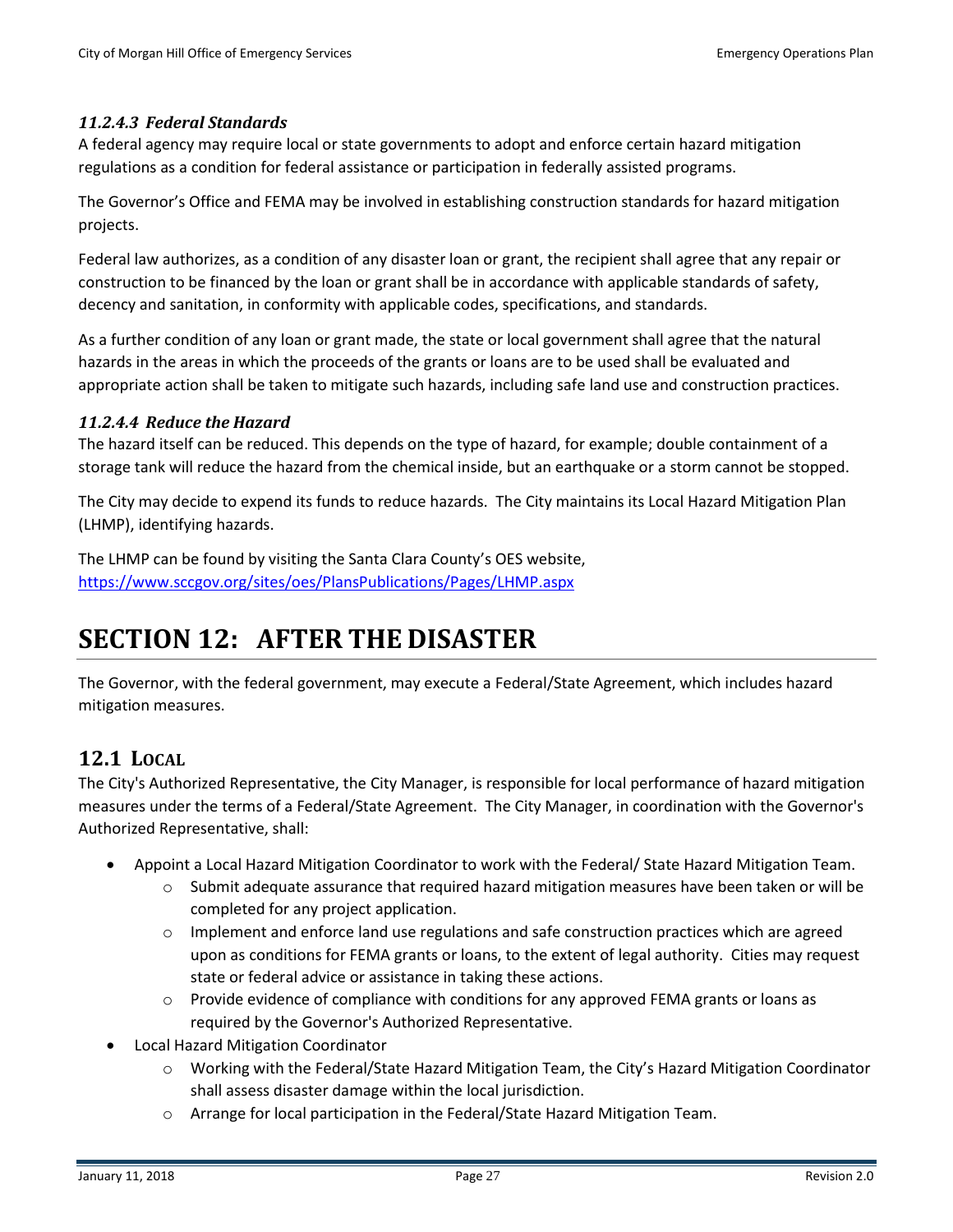- $\circ$  Inform local officials and citizens about significant team activities, collect any local comments on these matters, and report them to the Hazard Mitigation Coordinator.
- <span id="page-27-0"></span> $\circ$  Work with the Federal/State Hazard Team to review and update existing hazard mitigation plans, or in developing new hazard mitigation plans.

# **SECTION 13: RECOVERY OPERATIONS**

A recovery operation refers to certain measures undertaken by the City both during and following a disaster. Effective recovery consists of a complex array of interdependent and coordinated actions which may include federal and state disaster relief efforts.

A successful recovery starts at the beginning of the incident. There is no clearly defined separation between the response and recovery efforts.

Recovery operations are divided into three (3) phases.

- 1. Short Term Recovery (Disaster impact to two (2) months) The focus is on debris removal, building safety inspections, coordination of shelter services to victims, information on assistance programs, and providing basic emergency services (particularly public safety).
- 2. Mid-Term Recovery (Two (2) months to one (1) year) The "rehabilitation" or reconstruction period between immediate response and long-term recovery.
- 3. Long Term Recovery (One (1) to ten (10) years and beyond) Actions that will return the jurisdiction's social and economic situation back to normal pre-disaster levels of service or improved levels.

## **13.1 SHORT TERM OBJECTIVES**

- <span id="page-27-1"></span>• Protection of individual well-being and private/public property
- Family reunification
- <span id="page-27-2"></span>• Restoration of essential public services and public safety

## **13.2 MID TERM OBJECTIVES**

- Restoration of infrastructure/physical recovery to pre-disaster levels
- Restoration of normal government operations

## <span id="page-27-3"></span>**13.3LONG TERM OBJECTIVES**

- Permanent restoration of private and public property
- Economic, social, and institutional stabilization
- Assess needs for, and accomplish, hazard mitigation
- <span id="page-27-4"></span>• Update Emergency Plans based on lessons learned

## **13.4 DISASTER RECOVERY ASSISTANCE CENTERS**

Joint Federal, State and Local Assistance Center (LAC) may be set up in affected areas.

These centers are staffed under the one-stop shopping concept by disaster relief agencies' specialists, local officials, and representatives from private relief organizations.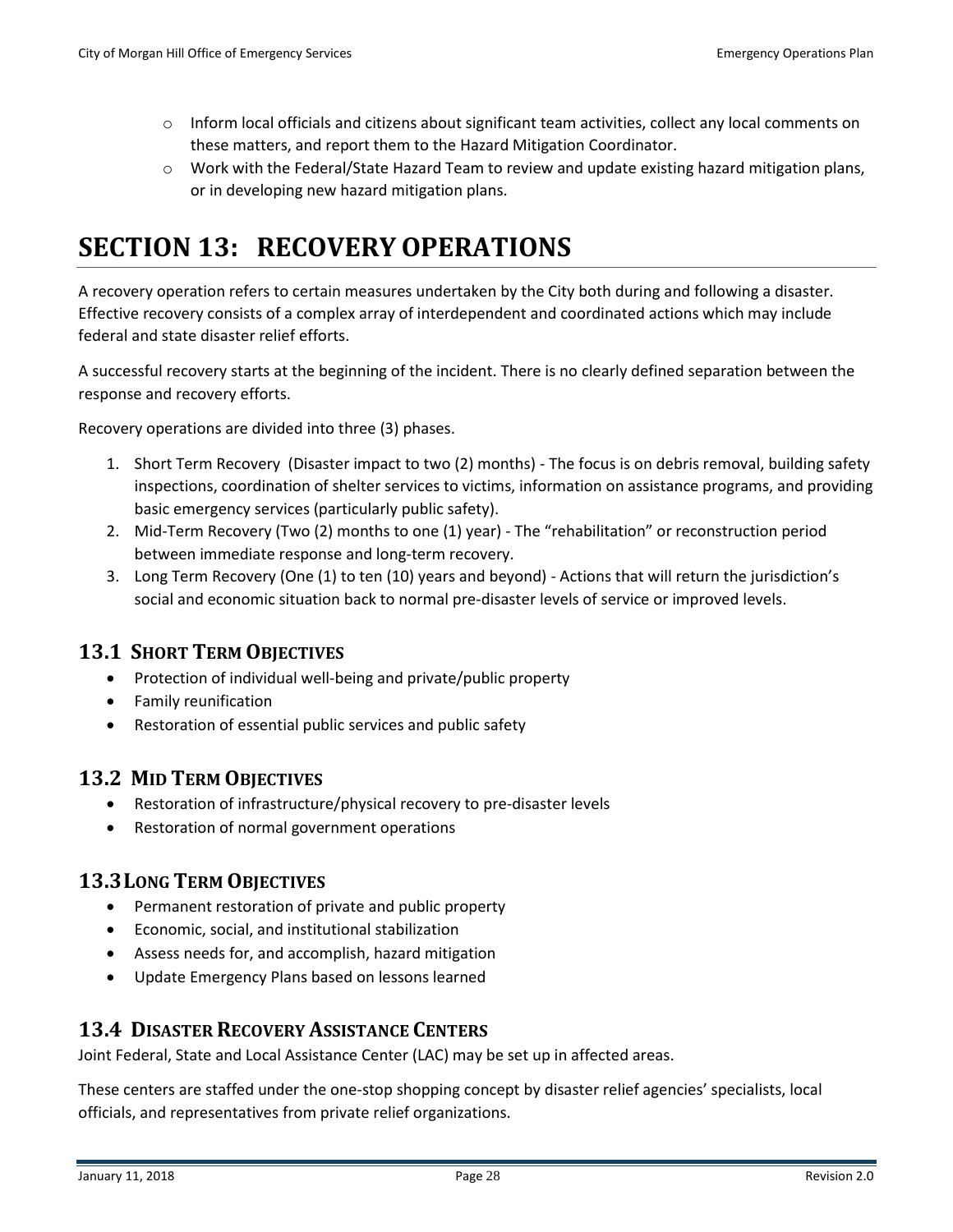Individual citizens and organizations desiring to donate money, food, clothing, and other goods or services to disaster victims may contact these LACs. Federal relief policy calls for cash donations to be given to private nonprofit organizations involved in disaster relief services such as the American Red Cross, the Salvation Army, the Goodwill, or FBOs.

Additional information about Morgan Hill's LAC is contained in the Local Assistance Center Emergency Guideline.

## <span id="page-28-0"></span>**13.5RECOVERY PLANNING**

As soon as the EOC is operational, recovery planning begins. The Advanced Planning Unit, under the Planning/Intelligence Section Coordinator, has primary responsibility for recovery planning. Recovery considerations will be reflected in the Incident Action Plans as the scope and approximate duration of the incident is identified. The City Recovery Plan will provide a road map for planning actions. Availability of funding will also dictate the exact steps in the recovery process.

## <span id="page-28-1"></span>**13.6 RECOVERY FUNDING**

## **13.6.1 Federal**

Federal disaster assistance is available to communities which are covered by Presidential Proclamations. This assistance, provided under the provisions of the Robert T. Stafford Disaster Relief and Emergency Assistance Act, is coordinated through FEMA.

## **13.6.2 State**

California's Emergency Management Agency coordinates disaster recovery and mitigation activities within California.

# <span id="page-28-2"></span>**SECTION 14: PUBLIC EDUCATION – DISASTER PREPAREDNESS**

If the general public knows what to do before, during and after a disaster, the impact of the disaster can be greatly reduced in saved lives and preserved property. Public education is largely a local function, although the state and federal governments make a variety of educational materials available.

The Morgan Hill OES routinely conducts or sponsors public education seminars on the subject of disaster preparedness and related topics.

The OES offers the "Map Your Neighborhood" program to assist neighborhoods in preparing for emergencies. In addition, it offers CERT training and opportunities for volunteering in a number of emergency response roles.

# <span id="page-28-3"></span>**SECTION 15: APPROVALS, AUTHORITIES, AND REFERENCES**

- 1. Morgan Hill City Council approval of this plan (pending after review and revision)
- 2. City of Morgan Hill Municipal Code,<https://www.morgan-hill.ca.gov/655/Municipal-Code>
- 3. State Laws
	- i) California Emergency Services Act, Chapter 7 of Division 1 of Title 2 of the Government Code
	- ii) California Code of Regulations (CCR) Title 19, Chapter 2, Subchapter 3, 2620 et seq.